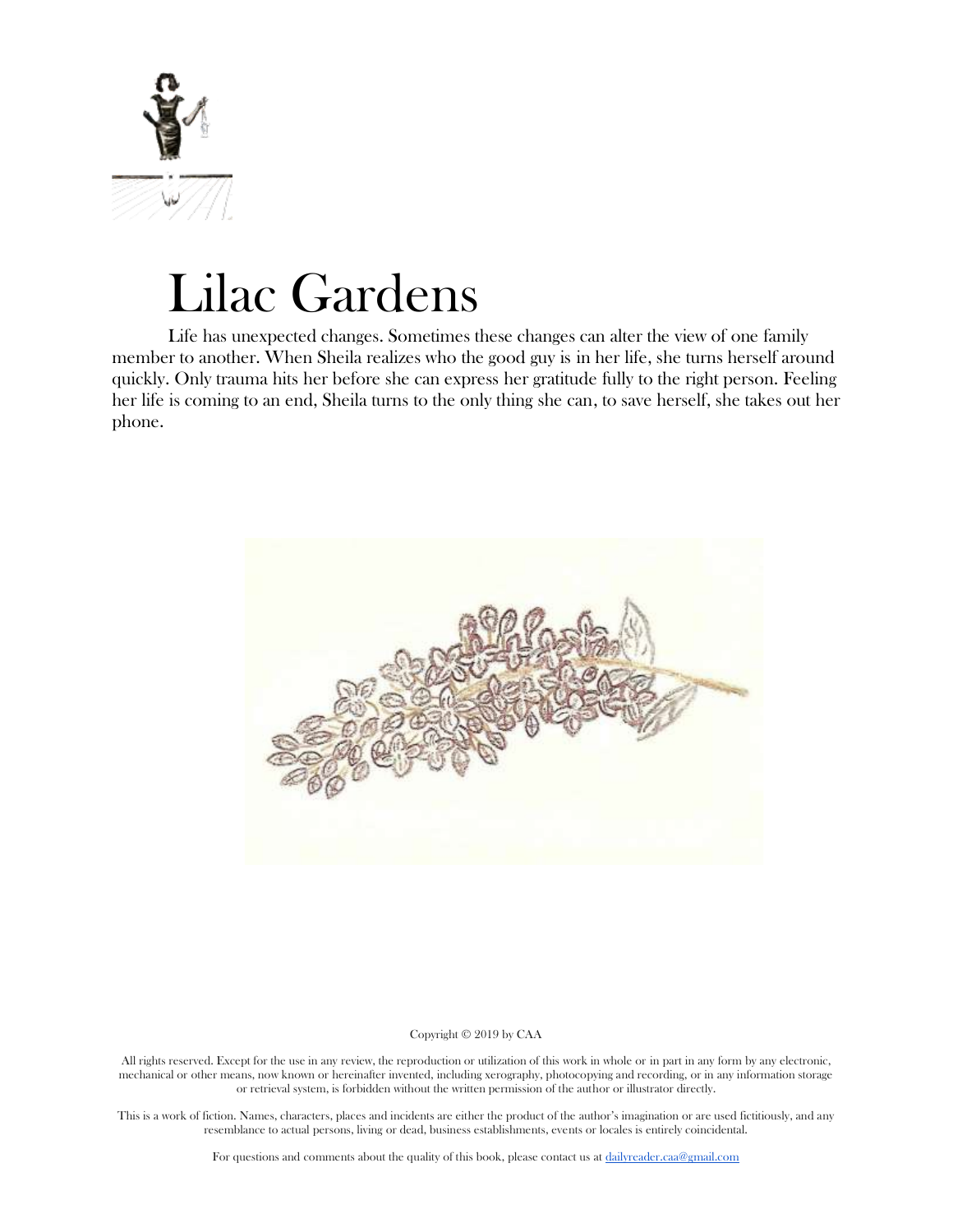

 $\frac{1}{2}$  The Daily Reader - A Commuter's Library Lilac Gardens 1 "Emergency hotline, what's your emergency?" the operator asks.

"There is a fire at 412 West Paddington Road, moving fast," he says.

"We will dispatch emergency vehicles right away. Sir, is anyone inside the building?" she

asks.

"Sir? Are you ok? Is anyone hurt?" the operator asks a second time. She turns to her supervisor and says, "He hung up," she says quietly.

"That's not good, dispatch everyone, fire, rescue and police on the double," he says urgently. The operator does as she is told. Then she looks up the address to find the name of the owner and to find out if they can find a way to contact them if they aren't home.

Thankfully, there is a listing for Ms. B and a cellular phone number since no one really has a landline any more. She calls the number to notify this person that a fire has been reported on her residence.

"What!? Oh my god! I'm leaving work now. Oh my, oh no he didn't!" she screams and runs out the door with her purse, she yells to her boss what is going on and he runs out with her and catches up to her.

"Don't do this alone. I'll drive," he gently pushes her into her own passenger's seat and takes the keys from her."

Silently they drive to her house. The fire trucks are already there, the front of her house is ruined, totally wiped out already, the blaze is strong and fierce, thankfully, she is on a double-wide corner property and the next house is not in danger unless the winds pick up.

She stares at all the vehicles on her property and the house, her house, her own house, the one in her name, she bought when they were newly married from an inheritance from her father's wrongful death suit. Gone, all gone. She can't seem to get out of the car.

Suddenly there is banging on her window she looks out and sees her daughter's best friend looking frantic.

"Ms. B!! she yells "Where the hell is Sheila?!" she screams.

Now she jumps from the car. Her face scanning the crowd around her house. "Why isn't she in school with you?" she asks nervously. Her boss now standing next to her for support.

Emily looks down then back up at Ms. B. and starts rambling fast, "It's your birthday today. She has been working like crazy these past couple of months to show you how much she loves you and how much she is going to change her ways. Long story short, Billy proved to her that her father is the messed up one and that you are her true savior, so to say thank you and to say she is sorry for the grief she has caused you, she has been working double shifts to make enough money to pay for a cleaning crew to come to the house this morning and clean the whole house for you. She even got permission from school to be home to do this. It's an excused absence and they consider it part of her community service we were all required to do as sophomores but she never did that year.

Anyway, she came back home after you left and well, here….." she hands Ms. B her phone.

Mrs. B. looks down at the phone and sees a social media page open, there are a lot of posts from her daughter. She reads them and begins to slide down the side of the car to the ground, she hands the phone off to her boss and he reads them,

# Copyright © 2019 by (CAA

All rights reserved. Except for the use in any review, the reproduction or utilization of this work in whole or in part in any form by any electronic, mechanical or other means, now known or hereinafter invented, including xerography, photocopying and recording, or in any information storage or retrieval system, is forbidden without the written permission of the author or illustrator directly.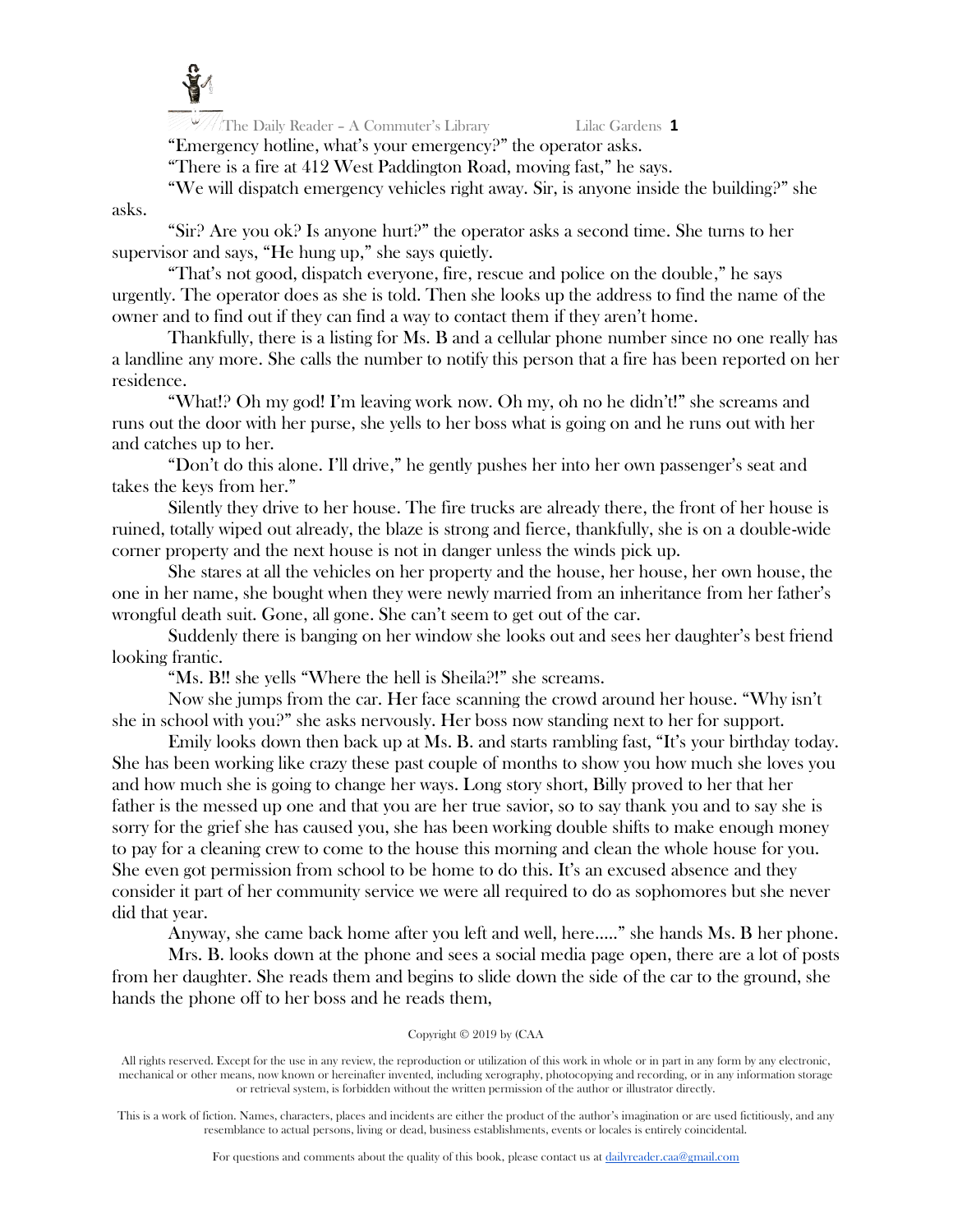

I came home today to do the best good deed I know how. Show my mom how beautiful she is by making sure the house is pristine and perfect for her birthday. How she is the queen of our community by giving her the thrown she deserves.

The cleaning crew was so nice, I used a new group they are all immigrants who decided to start a business of what they know how to do. One did the floors, really well, shiny too. One got on an actual ladder and did all the tops of windows, curtains, ceilings! Who does that?! This house is clean from top to bottom

When they left, there was one woman who was crying and thanking me for giving them the opportunity to do this. She said many people won't hire them because they fear her kind of people. I hugged her and said, many don't like me either and we hugged and cried together. Before she left I paid her and I added in a nice bonus too. I said I would post their name on this page. Please everyone call; "House Cleaners Extraordinaire, they really are good 555-963-1478. My house is spotless. Look at these pictures!!!

After they left, I went to start putting the lilacs all around the house. I made a lilac garland and put it on the fireplace, some are in a vase in the dining room and in my mom's bedroom. Then I went into the laundry room. I happen to close the door because I always do, the walls are soundproof in here, I would not hear a thing going on in the house, ask anyone who has been here.

You see, now, the house is on fire. And I'm still here, in the laundry room. Why do we have this safe room you ask? Because the people my mom bought this place from were peace loving hippies from the 1960s and they had built a bomb shelter off of their kitchen instead of underground. The room is made so that it can withstand tornados as well as fire and other unnatural disasters. I happen to close the door. I was doing the last load of laundry, the towels.

When I opened the door to leave this room, I saw the fire in the living room, it was wild and strong, hitting the ceiling, my clean ceiling. I looked to my left and right to decide which window to run to get out, but then as I looked up, the fire saw me. I believe it literally saw me, like in a slow motion movie, it stared at me and I froze, the fire froze for a millisecond then it came barreling towards me like a charging bull. I did the only thing I could do. I slammed the door.

So, now I sit, no one can hear me if I scream. Not even if I use my stadium voice as my mom calls it. The door is airtight so I don't see any smoke coming in. Yet, did you know fire is loud? So very loud, I can hear the house crying, breaking slowly, howling in pain. A sound so frightening that I feel it throughout my bones.

This is my penance, my taste of hell, which is where I'm probably going anyway. This is my fiery death that I always assumed I'd have, but on my mom's birthday? Is that fair to her? I ask you IS THAT FAIR WORLD? Don't punish her for my sins God! Don't do it!!

Ms. B's boss, Mica is thankfully a fast reader, he runs to the police chief who is talking to the fire chief on site and tells them the woman's daughter is in the house, in the back of the house in a safe room. He shows them the phone, a new message pops up.

The air is getting warm in here, funny thing is the washer is still running. I was going to try and touch the door but as I got close, I can feel the warmth. Even iron has a breaking point I suppose. Fire is a hard death, I've seen burn victims at the hospital where I volunteer.

Copyright © 2019 by (CAA

All rights reserved. Except for the use in any review, the reproduction or utilization of this work in whole or in part in any form by any electronic, mechanical or other means, now known or hereinafter invented, including xerography, photocopying and recording, or in any information storage or retrieval system, is forbidden without the written permission of the author or illustrator directly.

This is a work of fiction. Names, characters, places and incidents are either the product of the author's imagination or are used fictitiously, and any resemblance to actual persons, living or dead, business establishments, events or locales is entirely coincidental.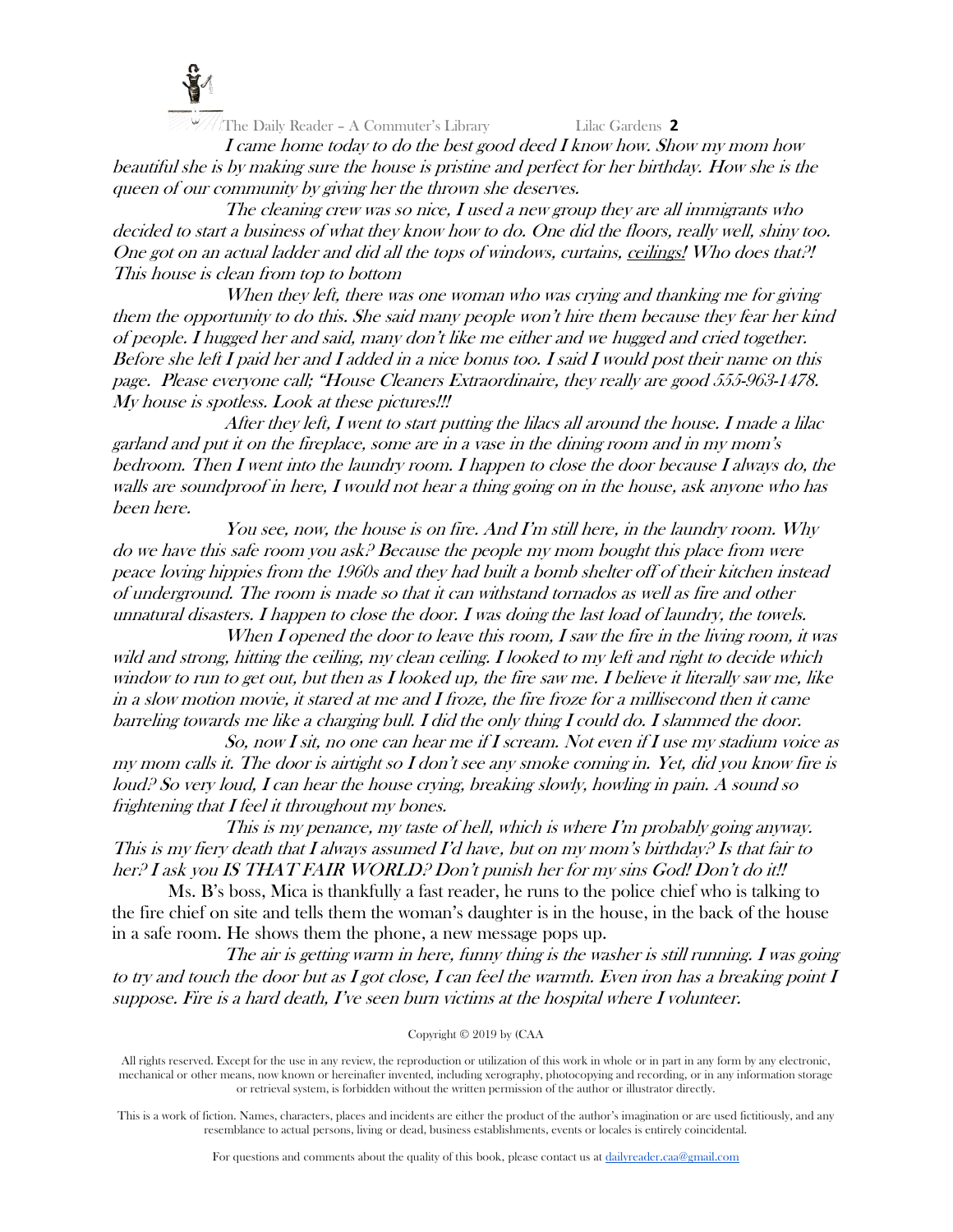

The three men walk over to Ms. B who is now standing next to two young people. "This is Emily, my daughter's sister and this is Billy, her other good friend and brother. They say she is in the safe room." She speaks with a soft voice because that is all she can muster.

"Can we get into that room from the outside?" the fire chief asks.

"There is only one window and it's small." Emily says. "You can't fit in with your gear for sure," she says.

"I can," Billy takes off running. The police officer catches him and pulls him back.

"No son, we can't let you do that. You don't know what will happen and you're not equipped." He holds on to Billy's arm because he can see his eyes tear up.

"Don't stand here doing nothing!" Billy screams.

Ms. B speaks up, "Wait, the window is small but the wall under it isn't the original wall, my ex, he hated that room and he borrowed the window to put it in his office and replaced it with a smaller window, under it is simple drywall with brick façade, not with real brick, you can break it easily. Please, please, she is a good girl, she doesn't deserve this. Please," she pleads.

The phone pings again and the boss looks down,

I know what a turkey feels like. First it gets warm around you and the feeling as if you are under a warm blanket, now though I feel warmth on my skin. The warmth, in my throat. I'm in an oven baking to death.

Oh, Mom. The house was clean for you. If I get out of here, we will rebuild a new kind of home. Together, hand in hand, I promise. We will have flowers all around, in every room, life and love all the time. We will adopt puppies and kittens and everything cute that is full of love and life. You and me Mom, you and me. And Emily too.

And Billy, we can keep him around too  $\mathcal O$ 

The whole group is staring at the phone, Billy is on his own phone. He starts running this time he grabs a hammer from his car and begins to run back to the house. This time three men are needed to stop him, he is determined not to stand here and watch his friend die this horrible death.

Ms. B's boss walks over to him and holds on to him as a father would. "Let them do their job, they are going with sledge hammers look, they know what to do now, where she is, but the situation is tricky, the house can crumble, Billy. They will get her. We have to believe that." He says softly to the top of the boy's head which is in his chest right now. He can tell the boy is crying but he is not letting on he knows. He stands and holds him. Emily is holding on to Ms. B. His heart is breaking watching her. He wants to console her, but he can't right now. He is doing what he is supposed to be doing.

Ms. B's phone rings, she grabs it, "Hello?"

"Mom?"

"Hey baby, how are you doing? I can't believe the phone is working. We've seen all your postings. The firemen are coming, they are going to break the window and wall to get you. Can you hold on a few more minutes for them?" she asks letting the tears fall down her face, happy to hear her daughter's voice.

"Is Emily here?" she asks.

# Copyright © 2019 by (CAA

All rights reserved. Except for the use in any review, the reproduction or utilization of this work in whole or in part in any form by any electronic, mechanical or other means, now known or hereinafter invented, including xerography, photocopying and recording, or in any information storage or retrieval system, is forbidden without the written permission of the author or illustrator directly.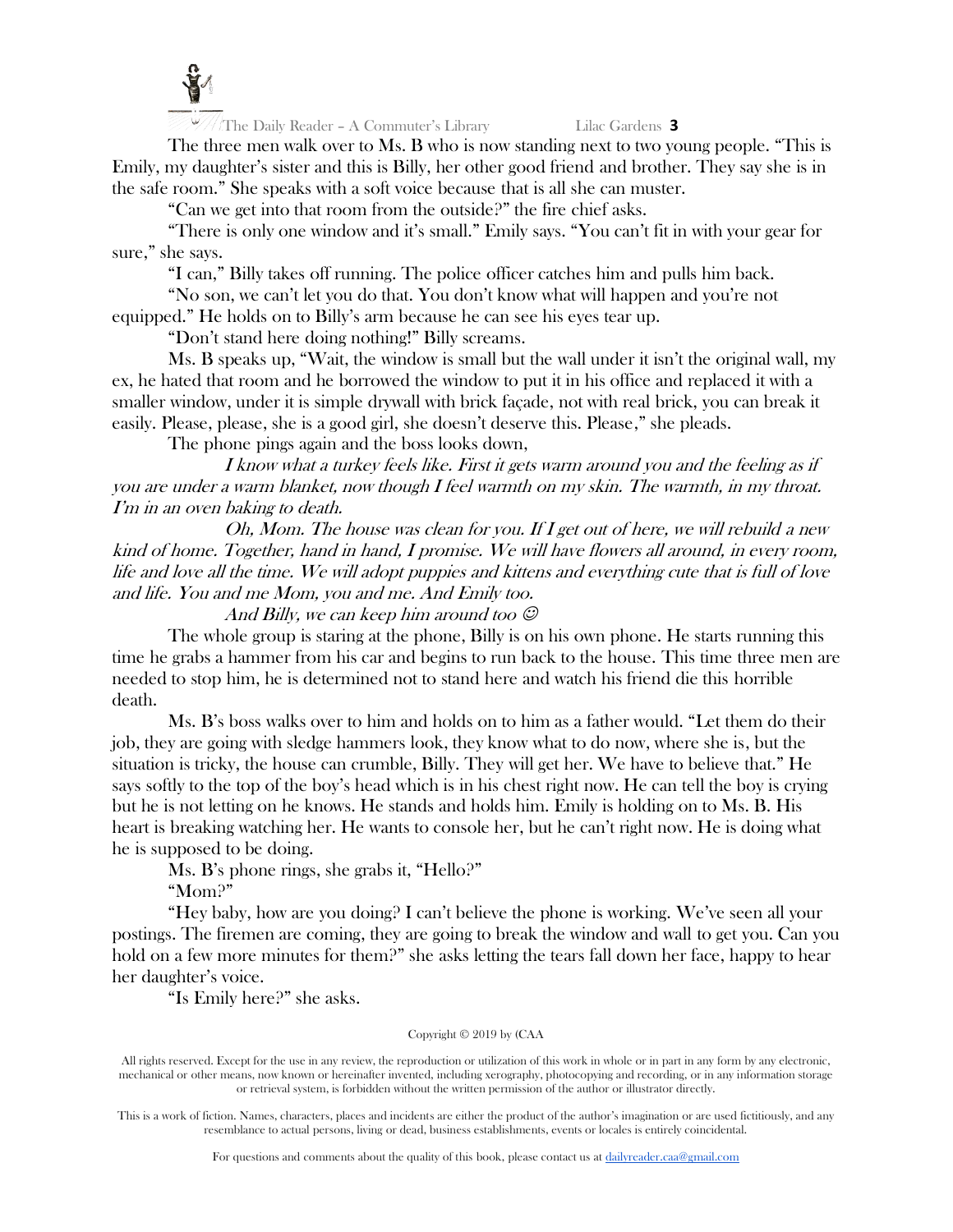

 $\frac{1}{2}$  The Daily Reader – A Commuter's Library Lilac Gardens 4

"Of course, she is, right next to me waiting for you with open arms," she says. "Is Billy here?" she asks softly.

"Yes, honey he is," she says to her daughter's crackling voice trying so hard to stay in control.

"I can't see him Mom, it's raining down under," she says with tears in her eyes.

"Ok, I'll make sure no one sees that. I promise, you stay strong. They are coming," he says. "My throat hurts," she says.

"I know, but I have water in the car and I think I even have some carrot juice that you like in there too, I forgot about those until just now." Ms. B is trying with all her willpower to stay strong but she feels herself sliding down her car again to the ground. No one should have to go through this, not even her worst enemy.

Emily is sitting with her now, Mica has brought Billy over and the four of them are sitting in a huddle, holding hands and bowing heads together.

"Mom?" Sheila says her voice now sounding scared

"Yes, honey, I'm here," she says.

"I can't believe my phone works either, I guess the heat ruined the stronghold on all things wireless in here. Oh no, I can't get out of here. I see him. I can't believe I see him," she says.

"Who, honey, oh Sheila who do you see the firemen?" she asks.

"Over his shoulder I see him, my father is in the Bercham's tree. He is watching this. The bastard. He did this didn't he? To punish me for loving you, he did this," Sheila looks at the fireman, whose arms are out.

"Please maám, we need to get out, the place is crumbling. I've got you but you need to come to me. Please," the fireman pleads.

Sheila slowly walks over to him and puts her hands up. He grabs her under her arms and pulls her out. Her first breath of clean cool air makes her choke, she didn't realize how much she needed real air. The fireman is running now, another one is behind him. The roar of the house is intense, as they round the corner the top floor tumbles down.

"Max is in the Bercham's tree." She says out loud to Mica who quickly runs to tell the police. They, in turn, have four men running over there now.

"She's coming!" Billy begins to walk over, but Ms. B grabs his arm.

"No, Billy she can't see you now. She asked me that you not see her. She will explain later, but you have to give her this. Please," she begs.

"Tell me she is safe, then I'll leave," Billy says, now holding on to Emily tightly.

"Ok," she runs to the fireman who is carrying her daughter who looks quite limp from the ordeal. They immediately place oxygen on her face and have her laying down on a stretcher. Belinda reaches her daughter and slides her fingers into the limp hand on the side of the stretcher.

Sheila looks up and smiles, then she closes her eyes. The emergency technician says her vital signs are weak, but not dangerous. She will need to be observed. Belinda nods and climbs into the back of the ambulance with her daughter she turns to give Billy and Emily a thumbs up. She sees Mica there too who gives her an 'I love you' sign with his hands and mouth and then the doors close.

# Copyright © 2019 by (CAA

All rights reserved. Except for the use in any review, the reproduction or utilization of this work in whole or in part in any form by any electronic, mechanical or other means, now known or hereinafter invented, including xerography, photocopying and recording, or in any information storage or retrieval system, is forbidden without the written permission of the author or illustrator directly.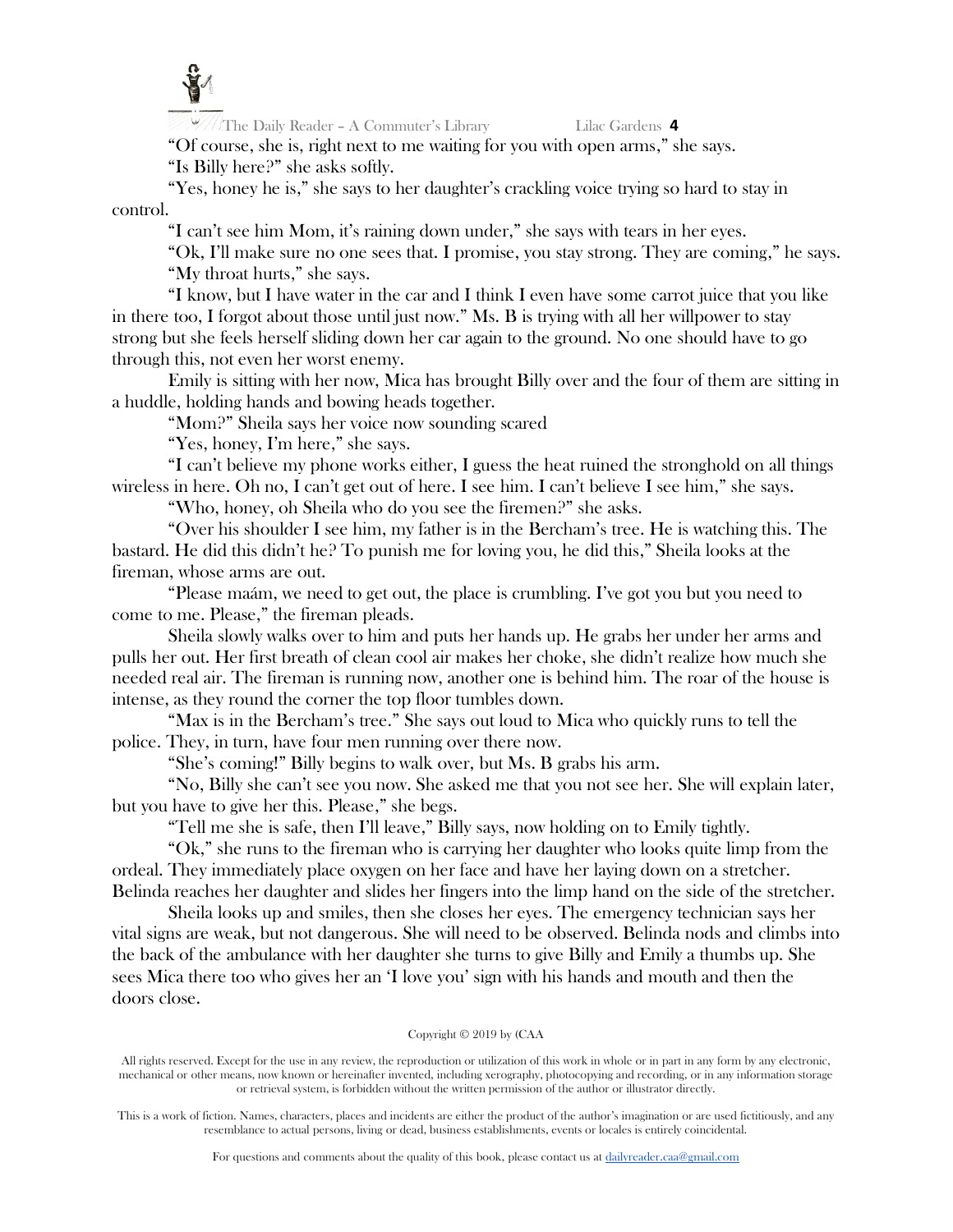

At the firehouse later that day, two firemen are sitting still on a bench when another alarm starts sounding. They can't move. After the earlier call, they are frozen in shock. The girl they saved was taken to a hospital but knowing her own father did the damage has hit them hard.

Her description of the fire coming towards her, can only mean there was an accelerant on the floor that came towards her. The flames were being attacked by the fire department mostly to keep them contained, but even by the time they came, some of them already could tell that the house would be lost.

They almost lost a person too. The look of shear unadulterated fear in the girl's eyes will haunt them for a long time to come. You could tell her fear was coming from inside her soul, as she looked passed him. It wasn't until they were informed that she saw her father, that they fully understood how deep that fear was. She wasn't afraid of them at all.

The captain approaches them, "Don't move, we've got this one covered. You good?" he says to them both.

"No," they answer in unison.

 $\sim$   $\sim$   $\sim$ 

He nods and leaves them to their own thoughts. Shaking his head all the way to the new call. He was on the first one as well, he knows the house, the occupants; they have been friends for many years. He has known Belinda since before she married the jerk of a…., thankfully now exhusband. Knowing he did this completely changes things for so many people.

Some were beginning to believe him about being a victim in the divorce. That she kicked him to the curb without due cause. The chief never believed him though, he has known her for too long and she used him as a confidant during many of the hard parts of their marriage and divorce.

With a heavy heart, he approaches this new fire, seeing there is already enough men on the crew working, he approaches the other head fireman from district five. "Hey, you got this?" he asks.

"Yeah, go. Heard about this morning, all over the radio. That guy doesn't stand a chance on the inside. He will get what is coming to him. I heard when they got to the tree, he came down so slowly they were afraid he was armed, then he turned to them and asked what was up. Takes all kinds. Thankfully, this one looks contained and almost out already. Go. Take care of your men and your friend." He puts his hand on his shoulder and pats him.

The fire chief walks away, grateful for the reprieve. He gets back to the firehouse and goes to talk to his men. "Come, let's go to the hospital. Belinda may need some support and you need to see the girl as cheerful, sometimes looking at the happy ending helps the fear go away." He stands but sees they are still frozen in their seats. "Come." He says again, this time in his chief voice, not his friendly voice, they get up to follow him.

Belinda has been pacing the room now for half an hour, they took Sheila for tests and she isn't back yet. She has already counted the tiles on the ceiling, the bends in the curtains, how many steps it takes to pace the room. A hand grips her arm, she turns quickly to see Mica.

"Hey. The kids went home. Emily is pretty shaken up and Billy doesn't know what to do with himself right now. I called their parents, they came to pick them up and send you their

### Copyright © 2019 by (CAA

All rights reserved. Except for the use in any review, the reproduction or utilization of this work in whole or in part in any form by any electronic, mechanical or other means, now known or hereinafter invented, including xerography, photocopying and recording, or in any information storage or retrieval system, is forbidden without the written permission of the author or illustrator directly.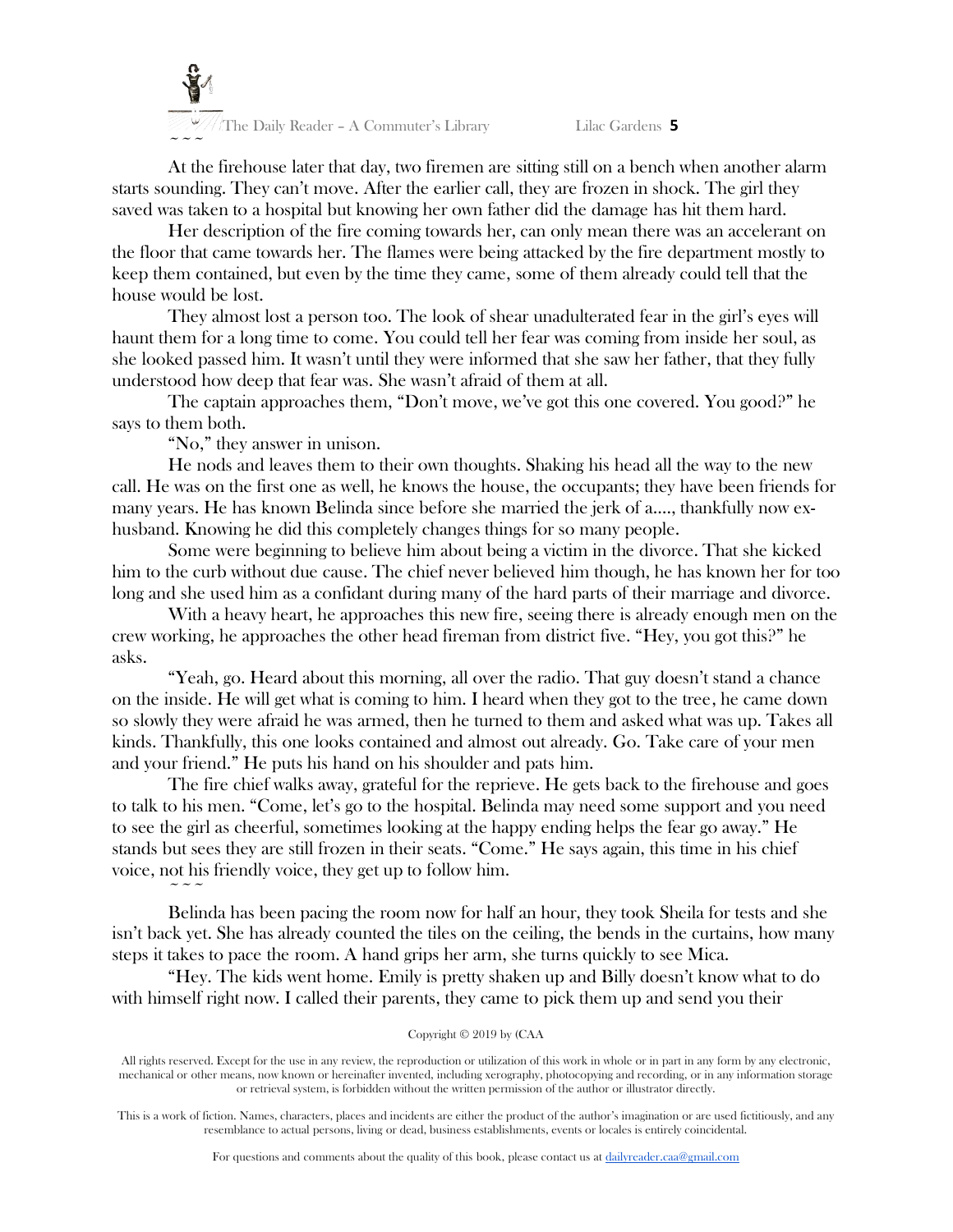

prayers. The police have Max in custody, they traced the call that reported the fire to his cell phone. He started the fire, waited fifteen minutes for everything to take hold of the house; then called the emergency in. What's he looking for Belinda?" he asks.

"He came to me six months ago begging me to sell the property. At the divorce hearing he tried to put claim on the house but my lawyer was too smart and knocked him away with all the reasons why he has no claim at all on the house. Legally, he has no claim, not even for a nail or a dust bunny that might be under the couch.

Anyway, he came to me telling me I could make top dollar if I sell to this one builder who wants to put up apartments on my land. He told me that the guy doesn't even want the house and that I wouldn't even have to clean it." With those words she begins to cry again, thinking about how clean the house was before all this happened.

Mica holds her and lets her cry into his chest. Sheila is brought back in, "Mom?" she says "You ok? I'm ok, I'm here now." She calls to her mother is a bit of a raspy voice. Belinda wipes her tears and turns around to see her daughter sitting up now in bed. A welcomed sight.

Mica walks behind Belinda with his hand on the small of her back for support. Sheila sees this and smiles to him. Tonight, they were supposed to go out to dinner and he was going to confess his love to her. Together she and Mica schemed the whole thing.

"Oh baby, you look so much better now," Belinda says

"Yeah, great stuff in these bags, can't taste it though but it sure picks a girl up now, doesn't it?" she tries to smile. Her face and parts of her that were exposed to the heat are still tender, the doctor says she isn't any more affected than a bad sunburn. "They tested my lungs for a long time, for fumes that might have gotten in, they told me it doesn't look like any serious damage was done. Good huh?" she looks at her mother who is looking quite ragged.

"I'm sorry Mom, for my attitude since the divorce. The arguing, the being stubborn. I didn't know. I didn't understand. You probably still hate me, don't you? I'll understand if you do." Sheila says softly.

"I remember your mom once told me the two of you got in such a fight that you actually both had fists up, when she told me that I began to laugh. And do you know what happened after that?" Mica asks Sheila. She looks to him with tears and shakes her head no, she remembers that too.

"We both began to laugh. She told me she couldn't believe that he had such a hold on you that you knew all the buttons to push. After that, she realized that every fight you had before that day, was after you returned from being with Max. He had been poisoning your mind. She knew that then and knows it still, there is no hate, only pain *for* you Sheila not *at* you, and she hurts for you and with you. Can you understand that?" Mica asks, never before having said anything to either of them on the issue.

Mica looks at Belinda and she has tears in her eyes, she can't believe he is so supportive after all this, after being through all this nonsense with Max, with Sheila, Mica is still here for her. She takes a deep breath and looks to her daughter.

"Lilacs on the bedroom furniture was a nice touch," she says to Sheila.

#### Copyright © 2019 by (CAA

All rights reserved. Except for the use in any review, the reproduction or utilization of this work in whole or in part in any form by any electronic, mechanical or other means, now known or hereinafter invented, including xerography, photocopying and recording, or in any information storage or retrieval system, is forbidden without the written permission of the author or illustrator directly.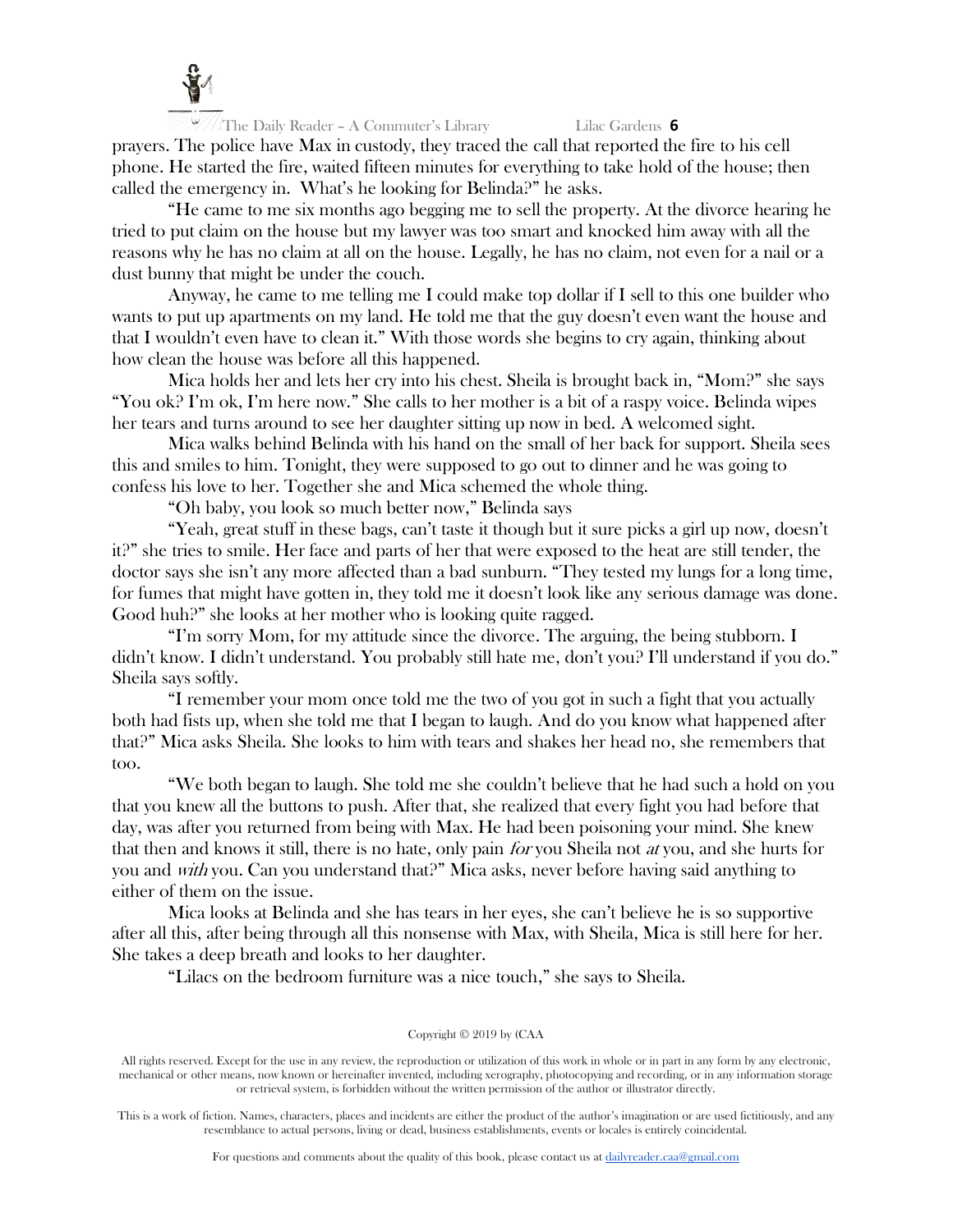

 $\frac{1}{2}$  The Daily Reader - A Commuter's Library Lilac Gardens **7** 

"I bought the vase you admired in the market's window too Mom, did you notice? The blue one with white filigree on it." Sheila looks to her mom hopeful.

"I'm sorry baby, my mind was whirling, I didn't see details. Can you show me the pictures again when we get home? I think they are holding you overnight tonight, maybe even tomorrow, not sure. Billy is going nuts and Emily is too. But you know what is the most surprising? That your phone worked in that room. It never did before," she says almost in awe.

"After I saw the first post go out, I kept doing more, I figured if no one could hear my physical voice, at least someone – well Emily for sure – would see my words and maybe I'd get out. I couldn't see them like that Mom, it was, well, it was embarrassing. I'm almost eighteen," she says with tears.

"Honey, grown men in your situation would have done the same thing. No one noticed, not the firemen who carried you, not the ambulance guy, no one. They were too focused on everything else. Like getting your breathing monitored," she looks to Mica to see if he knows what they are talking about.

"You know Sheila that whole wear clean underwear in case you're in an accident thing? A complete misnomer. Usually the first thing that happens for anyone who fears for their life is loss of bladder control. I think people would have been surprised if you hadn't. Happen to me in college when I wasn't even the one in the accident, I watched a friend lose control of the vehicle after an icy storm. Car was in flames, about four of us ran over there afterwards, no one even noticed until afterwards, no one said a word, no one ever will. You know that, right?" Mica says.

"I don't know why I believe you, but I do. Is there anything of the house still standing?" Sheila asks and gets her answer as she sees her mom's hand go to her mouth and her face now buried into Mica's chest.

She looks to Mica for answers. "When your parents got divorced, Max tried to get the house and or part ownership of the land. He got nothing, but you know your mom, she always has to be fair, so she told him, that should she ever do anything with the property or the house, she would give him ten percent of what is left after paying all that she had to pay off. Figuring at least it would shut him up. It did, until recently. My guess is he is short on money and could use the ten percent right now. He is in police custody thanks to you. Tonight, while you and your mom sleep here, I'll be shopping with Emily and Billy to replenish your wardrobe and get your rooms ready." He smiles at Sheila because she knows where he is referring to and she nods in approval.

"Are we interrupting something?" the fire chief asks.

Belinda recognizes that voice and immediately looks up to her old friend. She smiles and walks to him with open arms. Mica follows her and reaches out his hand to shake, the chief pulls him in for a hug too. "You ok with housing them?" he whispers. Mica shakes his head yes.

The chief pats Mica's shoulders as he pulls away and nods. "Gentlemen, this is Sheila, the young life you saved today. As you can see, she is doing well. Nice color in those cheeks Sheila." The chief jokes. She smiles, she has known him her whole life.

"I didn't know you were there," she says somewhat shyly.

"I heard the address," he says simply.

#### Copyright © 2019 by (CAA

All rights reserved. Except for the use in any review, the reproduction or utilization of this work in whole or in part in any form by any electronic, mechanical or other means, now known or hereinafter invented, including xerography, photocopying and recording, or in any information storage or retrieval system, is forbidden without the written permission of the author or illustrator directly.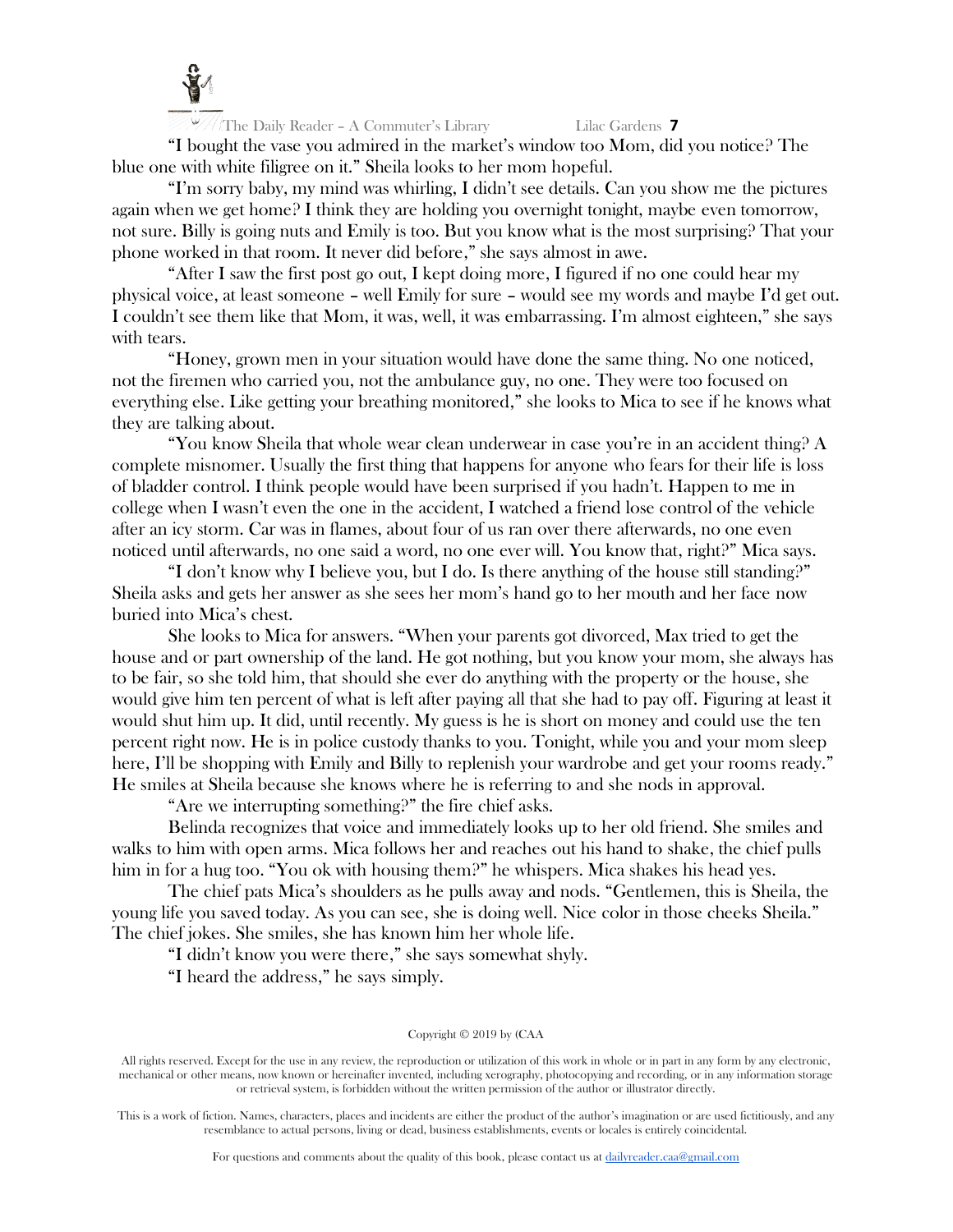

 $\sim$   $\sim$   $\sim$ 

The Daily Reader – A Commuter's Library Lilac Gardens **8**

"You look different without all your gear on, you don't look much older than me in fact." She says to the dark-haired man next to the chief. The other one is still hiding behind him.

"I'm in local college and doing this on the side to help pay for school. I trained in Ocean County, but I like life here better," he offers to her.

"I'm going to go to local college too. I think they may be the only ones to take me, but that's fine with me, I need to be home with my mom for a while, we need some catch up time to do things together." She reaches out her hand and Belinda grabs her hand to kiss her palm a number of times in quick succession. Her baby has decided to go to college; that is an even bigger birthday present than having the house clean.

Sheila squeezes her mom's hand, she knows what she is thinking. Everyone visits for a few more minutes together. Finally, the chief escorts the two young men out. He and Mica exchange a few glances of understanding between them and then they leave.

"Ok, you two going to be fine without me around? I'll send you pictures of everything I find and you can say yes or no to all of them. Deal? No purchases without consent. I'll have Emily try on the clothes if you want," Mica looks to Sheila.

"She and I aren't exactly the same size, but you're a man and you wouldn't know, so that's cool with me, because if you noticed, it would be weird." Sheila smiles and so does Mica.

"Ok, so pictures it is, and if there is a particular store you want us to go to let me know. You two think about it. The doctor said you can have any food you want so text me and tell me where you want your dinner to come from and I'll make that happen." He leans down to kiss Sheila on the cheek. She whispers to him, "Get her something nice to wear that I'll never see." Mica stands and smiles.

Getting permission to buy her mother lingerie is as good as getting approval to marrying her, which is his intent eventually, but having that permission is really nice, especially when he hasn't asked yet.

"You take care of this young lady, she is quite something," he smiles at Belinda, then bends down and kisses her square on the lips. He holds her hands and lays a box in them that he took from his pocket, then he turns and leaves.

Belinda looks to Sheila who smiles, "Open the box, you're killing me Mom."

Belinda opens the box to see two interlocking rings, one is a sapphire, her birthstone, and one is a ruby. Quickly she puts her hand on her mouth and looks out the door, a large tear falls down her cheek. "Mom?" Sheila asks.

"That's his birthstone," she answers quietly pointing to the ruby.

The two women spend many hours talking, laughing and crying together, making up for all the lost time they created around themselves in recent years. Both taking blame for what happened, not giving any to the other person.

Eventually, Belinda falls asleep holding on to her daughter's hand, slumped over on the bed. They sleep that way through the night.

Mica, Emily and Billy spend two hours shopping for essentials. Billy brought some money given to him by his mom to use, then neighbors saw them out together shopping and made a

# Copyright © 2019 by (CAA

All rights reserved. Except for the use in any review, the reproduction or utilization of this work in whole or in part in any form by any electronic, mechanical or other means, now known or hereinafter invented, including xerography, photocopying and recording, or in any information storage or retrieval system, is forbidden without the written permission of the author or illustrator directly.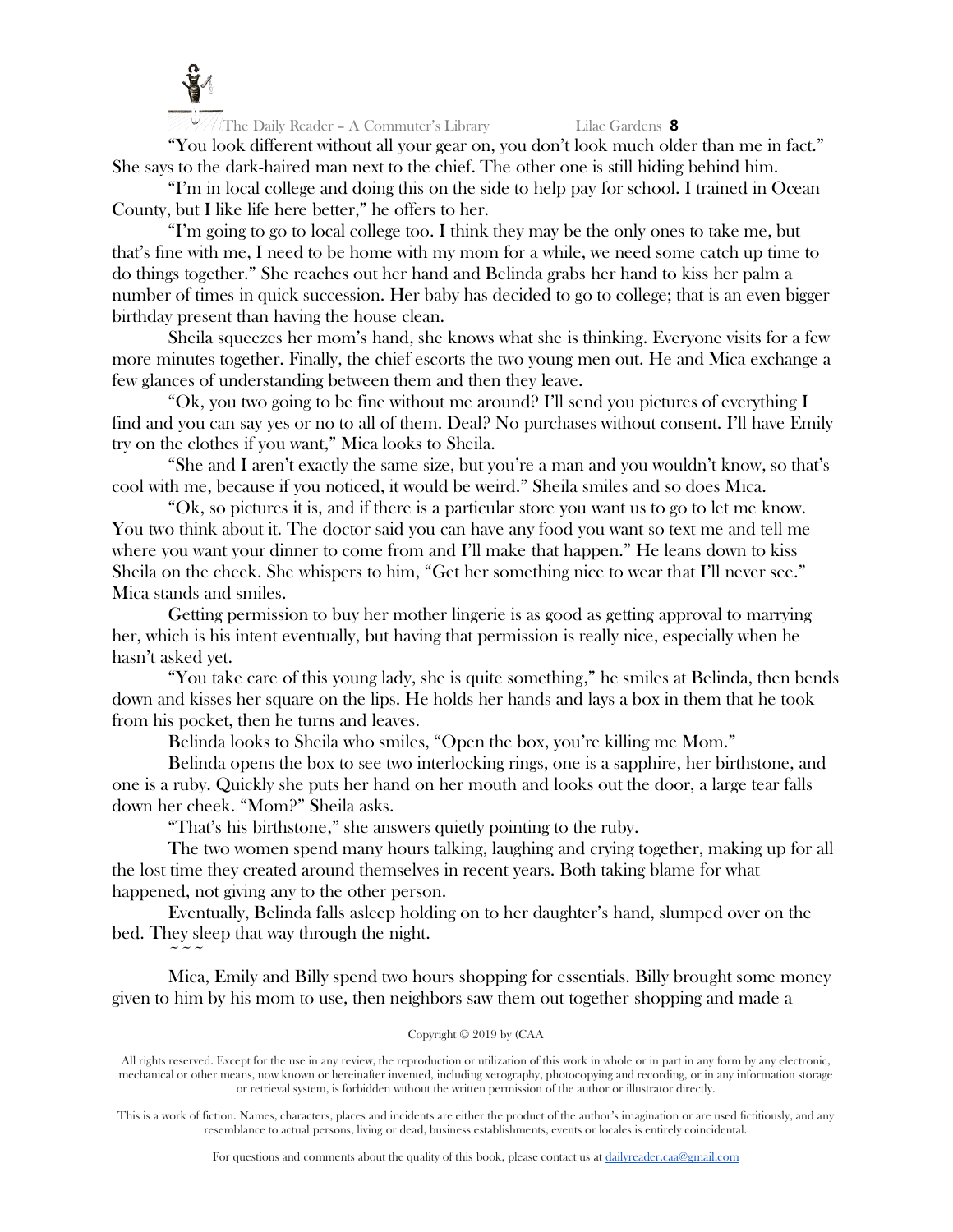

The Daily Reader – A Commuter's Library Lilac Gardens **9** deduction as to what they were doing and gave Mica money too. Word spread quickly and many of the shop owners gave either great discounts or sometimes extra items free.

Mica turns to Emily, "If Sheila was helping to clean, what are the chances she was wearing her grandmother's ring?" he asks.

Emily stops and thinks hard, "Um, none. Oh no, that was her most prized possession. That woman was a saint and she has only been gone a year or so. Mica we have to do something," she says with tears in her eyes.

"We've got this, do you have a picture? I'm not sure I do." They both start looking through their phones, they sent Billy to go buy the electronics and other non-clothing essentials, he was happy to get away from the women's clothes. He has a list from Mica and a credit card to cover all that is not covered by the cash they were given. This is the biggest trust test Billy has ever been given. In the past, he has not been good with his own money, let alone someone else's. Billy knows this, and he is completely focused on Sheila. Any time his mind wanders he pulls up her social media page and reads the last part about her thinking she is going to die like a turkey in an oven. He stands up and carries on his appointed duties.

"Got one, we compared her ring to the one my mother gave me for my sweet sixteenth birthday. Will this do?" she asks.

"I sure hope so, come on there is a jeweler about two miles from here. Call Billy, see if he is done. We will meet him out at the car. I've had enough of this mall anyway," Mica says.

"Ok Mica, but can I ask you something?" she pauses, "Are you and Ms. B going to get married because if you're not and you're stringing her along, well, you know me and Billy we'll cut your throat, right?" She says trying to sound convincing, although this is not her strongpoint.

"Message received. Is he coming?" he asks as they find the door to the mall.

"Yeah," she says now remaining quiet. Mica met Emily and her parents years ago at a community social event, he met Sheila through her and immediately liked her. He has been helping Sheila out during her transition from two-parent to one-parent family. It hasn't been easy, Belinda's ex definitely had made it harder than he believed it should be, but he has never let her down, never given up on her. Until today, today he let them all down.

He should have believed the threat. But what man would go to such an extreme simply to prove a point? Mica stops at his car and waits for Billy while Emily loads up the car and scoots herself into the back seat. Mica searches his phone for the email he received from Max a few weeks ago, "Found it." He whispers and then sends this information to his cousin on the force to tell him to take care of the situation for him but he also made himself available in case they want to talk to him further.

"Mica!" Emily yells. "Where did you go just now? You ok?" she asks softly.

Mica shakes his head and gets in the car, he checks the back to see Billy not looking happy about something. "What's wrong Billy?" he asks.

"Nothing," he grumbles.

Mica leaves everyone to ponder their own thoughts as he drives. He knows the exact jeweler to go to. An old friend who would do anything for Belinda. The two of them go back a lot of years. He walks in with Emily, Billy has decided to brood in the car about something.

### Copyright © 2019 by (CAA

All rights reserved. Except for the use in any review, the reproduction or utilization of this work in whole or in part in any form by any electronic, mechanical or other means, now known or hereinafter invented, including xerography, photocopying and recording, or in any information storage or retrieval system, is forbidden without the written permission of the author or illustrator directly.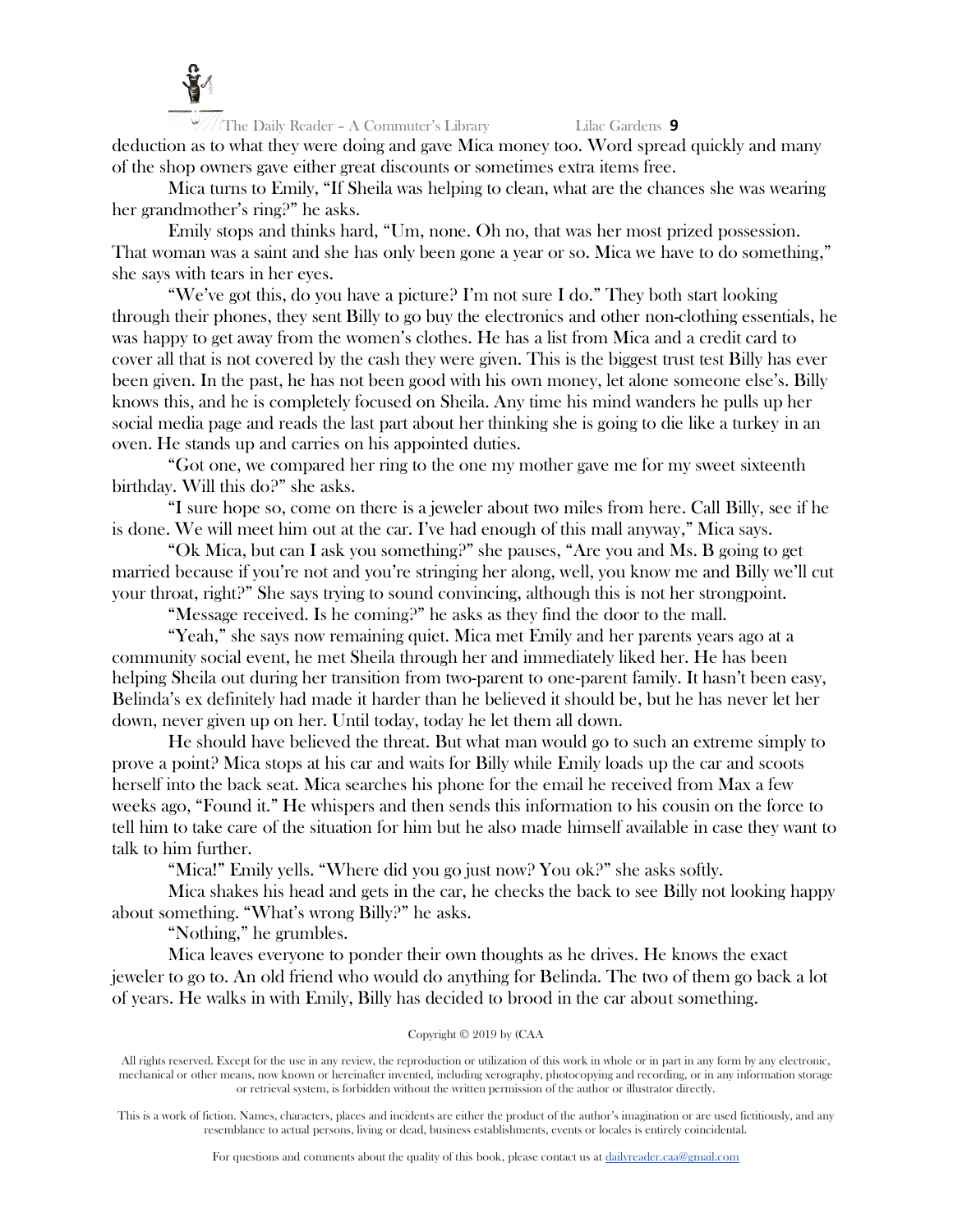

The Daily Reader – A Commuter's Library Lilac Gardens **10** "Is he going to be ok?" Mica asks.

"Yeah, he commented about how we should have been able to see Sheila in the hospital and I told him we have to grant her the one request she asked for," Emily answers.

"But it was only at the house that she didn't want to see Billy, you know why right?" he asks.

"Yeah, I heard what she said to her mom because her mom was barely holding the phone, so I was holding it to her ear for her. I understand, but it only seems right to give her and her mom some time together. It is Ms. B's birthday today, you know." She smiles at Mica.

"Yeah, I know. We were supposed to have dinner tonight. Dinner!" he slaps his forehead and checks his phone, no response from them in a long time. Hopefully they are sleeping. He quickly walks up to the counter and asks for his friend, he shows them the picture of Sheila wearing her grandmother's ring. "Got any?" he asks, "Now?" he reiterates.

"Whoa, tall order, I'm doing fine, thank you for asking," he says as he takes a look at his friend's phone.

Emily looks at the man, he looks familiar. "Hey, aren't you Ms. B's old friend?" she asks realizing she has seen him at the house before.

"Who?" he asks.

"Belinda," Mica says.

"Oh, yes, yes I am and you are?" he asks

"Emily, Sheila's best friend, can you remake the ring or not? Otherwise we'll go somewhere else. We need this immediately considering what happened today," She says with tears and buries her face into Mica's chest. She hasn't cried all afternoon, or all night so far, why now? She asks herself but allows herself cry anyway.

"Mica, what's up? Is Belinda ok? Sheila?" he asks.

"You are probably the only one in the community who doesn't know if you're asking that question. There was a fire. The whole house, Sheila was trapped inside but thankfully came out with only minor injuries, they are holding her overnight at the hospital." He simplifies the situation because it is too hard to recall right now. He pulls Emily in a little tighter, poor thing has been strong this whole time.

"I saw the news, they didn't use names only that the fire happened. The only thing they mentioned was that the ex-husband is suspect. Even in the media there are some who respect privacy and they left Sheila and Brenda's name out. Is this her grandmother's ring? You think it was lost in the fire?" he asks for clarification.

Mica simply nods.  $\sim$   $\sim$   $\sim$ 

Time passes quickly when you spend your time sleeping, eating and sleeping again. The first twenty-four hours have passed and Sheila is now beginning to get very antsy about leaving the hospital. She knows that Mica has room for them, that isn't the issue. Dealing with all that has happened is the bigger issue.

The knock on the door startles her, she looks up to see Billy and Emily. "Hey you two, did you bring me something good?" she asks.

# Copyright © 2019 by (CAA

All rights reserved. Except for the use in any review, the reproduction or utilization of this work in whole or in part in any form by any electronic, mechanical or other means, now known or hereinafter invented, including xerography, photocopying and recording, or in any information storage or retrieval system, is forbidden without the written permission of the author or illustrator directly.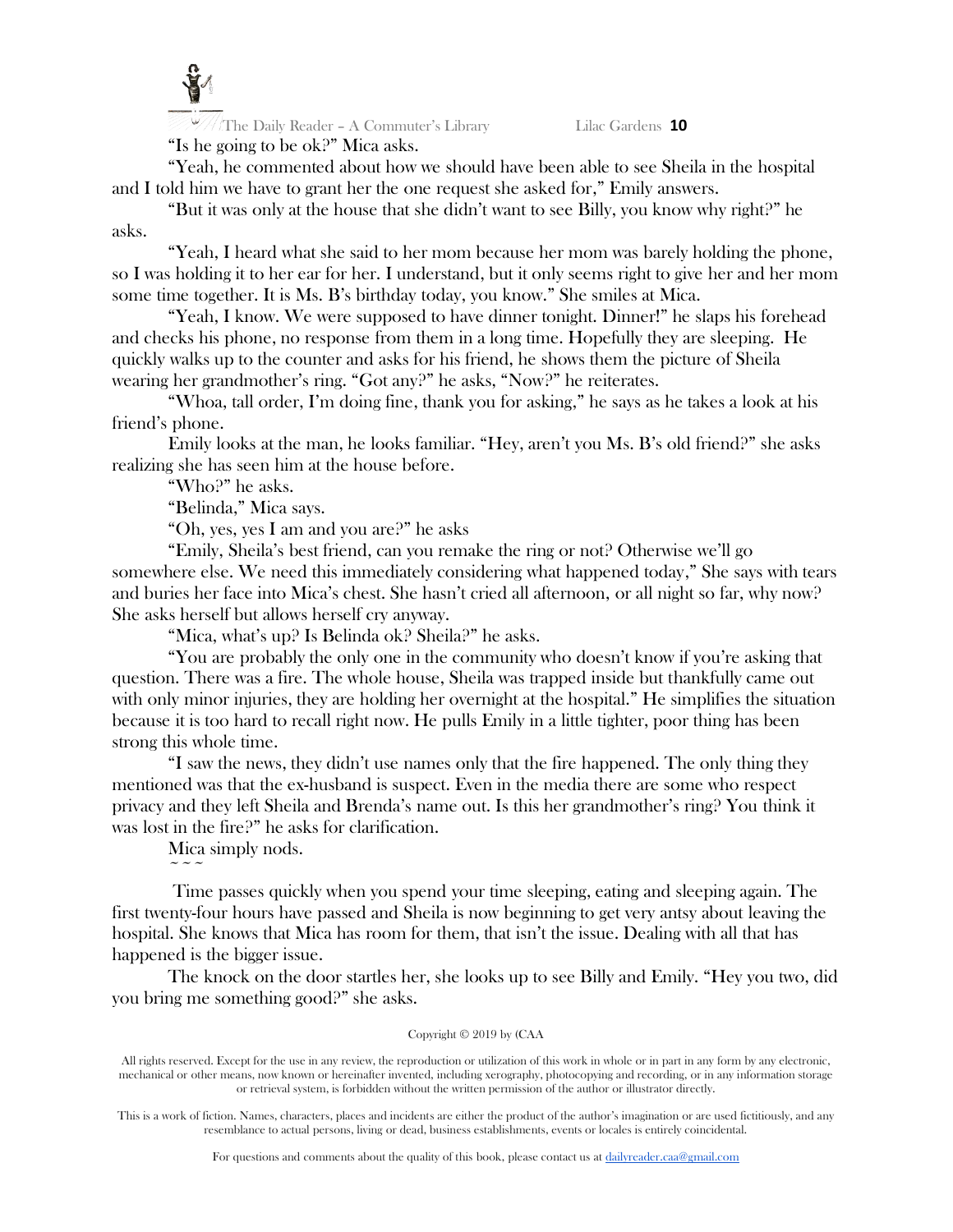

Billy laughs and pulls a milkshake from behind his back. Sheila smiles, Billy thinks that ice cream is the root to solving all problems. "Don't just stand there, bring yourselves in." Sheila smiles.

The two friends walk in slowly. It has been hard for Emily to stay away but she promised Billy she would not go without him. This afternoon he finally said he could go, so she jumped at the chance and picked him up immediately before he weaseled out again.

"mmmm, mint chip, best kind of shakes. Thanks Billy. So, how bad are the rumors at school?" she asks knowing full well they will tell the truth.

Billy looks at Emily and she smiles, "Actually, there is a large collection going on for you and your mom. Kids and teachers have been dumping money in all day yesterday, since they heard about the fire and all of today too. We don't know how much is in there yet, they're using that giant collection jar that was used when we did the campaign to save the children's home. Remember that?" Billy asks.

"Yeah, we collected a couple thousand dollars that way. Who started this?" she says with a choked-up voice.

"Mr. Henderson," Emily says.

Sheila contemplates what is said to her. "The man hates me," she says.

"No, he hated your attitude, but he has seen the change, as well as everyone in school. When the kids at school found out who set the fire, the whole place was up in arms. You had to hear some of the guys talking. Saying things like, it's a good thing the police have him because we'd make sure he had no reason to live, let alone a place to live in. Or my favorite was when the group of guys from our chemistry lab asked the teacher if they can bake him a cake to take to him in prison. The teacher paused before he said no. The whole place was laughing. Not that it is a funny situation but a cake? Come on!" Emily says.

"Yeah, some of those people are barely passing lab, having them bake using real ingredients is probably scary enough, forget that they wanted to poison it. The fire chief stopped by yesterday with the two guys who got me out of the house. One of them is so hot I am sure I was blushing, good thing he couldn't tell," she smiles.

"I can't believe you!" Billy says. "I'm dying here and you're flirting with a fireman? I almost peed in my pants trying to get back to you in the house, three men had to hold me back. Three!! I told you I'd never let harm come to you. Some big brother I am." He grumbles to himself a bit. Ahh, now Emily realizes the real reason for his stalling to come. Billy is the best, she can't believe she never saw how much before.

"Billy, you'll always be my big brother. You didn't have to save me to prove that. I know who you are to me. A lot of crap happened in our lives, we lost our real brothers in the same accident, and you stepped in to replace him. I appreciate that more than you know, even if you are only six months older than me." She tries to smile at him.

Billy leans down and grabs her in for a hug. He holds on tightly, turns his head to kiss her cheek and stands again. "Mica is great for your mom, and for you too. You have to see the wardrobe he bought you. Damn, does every girl have two weeks' worth of underwear? He seems

#### Copyright © 2019 by (CAA

All rights reserved. Except for the use in any review, the reproduction or utilization of this work in whole or in part in any form by any electronic, mechanical or other means, now known or hereinafter invented, including xerography, photocopying and recording, or in any information storage or retrieval system, is forbidden without the written permission of the author or illustrator directly.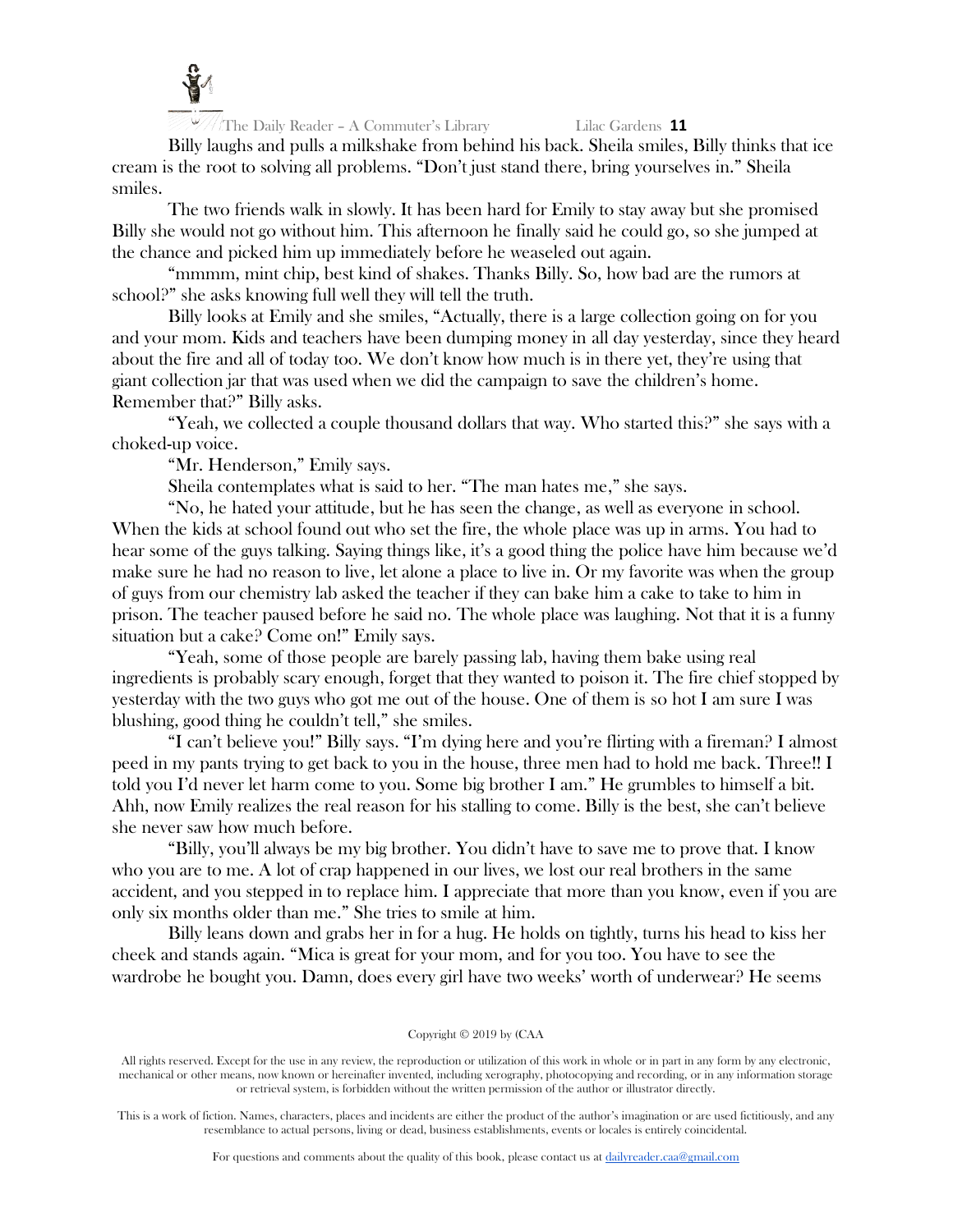

The Daily Reader – A Commuter's Library Lilac Gardens **12** to think you need that much. I have no idea how much he spent, he and Emily did all the clothes shopping. I did the important part. Here," he hands her a box.

Sheila opens the box and sees a new phone, not any phone but the newest one on the market. "Billy?" she questions him saying his name slowly.

"Everywhere we turned there were people shopping, they kept handing us money when we said why we were there. Even strangers did. I assumed you may not want to use the same phone anymore. Maybe the heat ruined it, maybe the memory would be too much. I don't know, but this is a different size so it will feel different in your hands even if you have the same contacts. Sorry, I should have thought of more practical things. I'll take it back." He reaches out his hand and Sheila grabs his hand.

"Billy, this is a practical thing. I love it. Did you put any contacts in already? Is the service already on?" she asks.

"I copied my contacts, you may be missing a couple, Emily added in one or two. I don't have your doctors or any other family you may have had. Your mom is there under Ms. B. I think," he says softly still feeling bad for not being more involved.

"Billy what else did you get?" she senses he is not feeling good about his purchases and is feeling what he did is not as important as what Mica and Emily did for her.

"I found that new clock radio that has a dock for your phone to charge on. I got you a new music player and added on real music to this one. No more listening to solemn music, only happy things for you now. The guy asked who it was for so I told him and he asked if you were the person from the TV. The fire was on the news, no names mentioned. I said yes, he upgraded what I was going to buy for the same price and threw in a purple arm band for you to wear too. Free, all upgrades were free. In fact, when I got to the phone store, they looked up your phone number and saw you were actually eligible for a new phone anyway and gave me a great deal on the phone, plus screen protector. I declined the phone case because he was giving me one that is orange and everyone knows Sheila hates orange," he smiles seeing her eyes wide open looking at him.

"You did good Billy. Really good. I assume everything else is at Mica's house," she says.

"Yes, he is so nervous about you and your mom coming. The man called your cleaning service and had them do his house today. He is there with them now. He had to tell them three times that you were safe and that you were ok. The young one, with the scar on her cheek, she kept cleaning and crying, that is when we left," he looks to Emily.

"She said you gave them almost double the amount, that's not just a nice tip Sheila, that's tremendous!" Emily says.

"Everyone deserves to be believed in. I believe they will do honest work. Ethnicity shouldn't play a part in it at all. They are a melting pot of people, Native American, Polish, Spanish and I forget the last one, but their skin is darker than some people, so out of ignorance, people make assumptions and follow them from room to room, it makes them uncomfortable. She told me that one time, they left in the middle because they said it was a hostile work environment. The woman of the house said it was only hostile because they made it that way. Can you believe how dumb people are?" she asks. Sheila has been rude on many accounts in her life but never for senseless hate or prejudices.

#### Copyright © 2019 by (CAA

All rights reserved. Except for the use in any review, the reproduction or utilization of this work in whole or in part in any form by any electronic, mechanical or other means, now known or hereinafter invented, including xerography, photocopying and recording, or in any information storage or retrieval system, is forbidden without the written permission of the author or illustrator directly.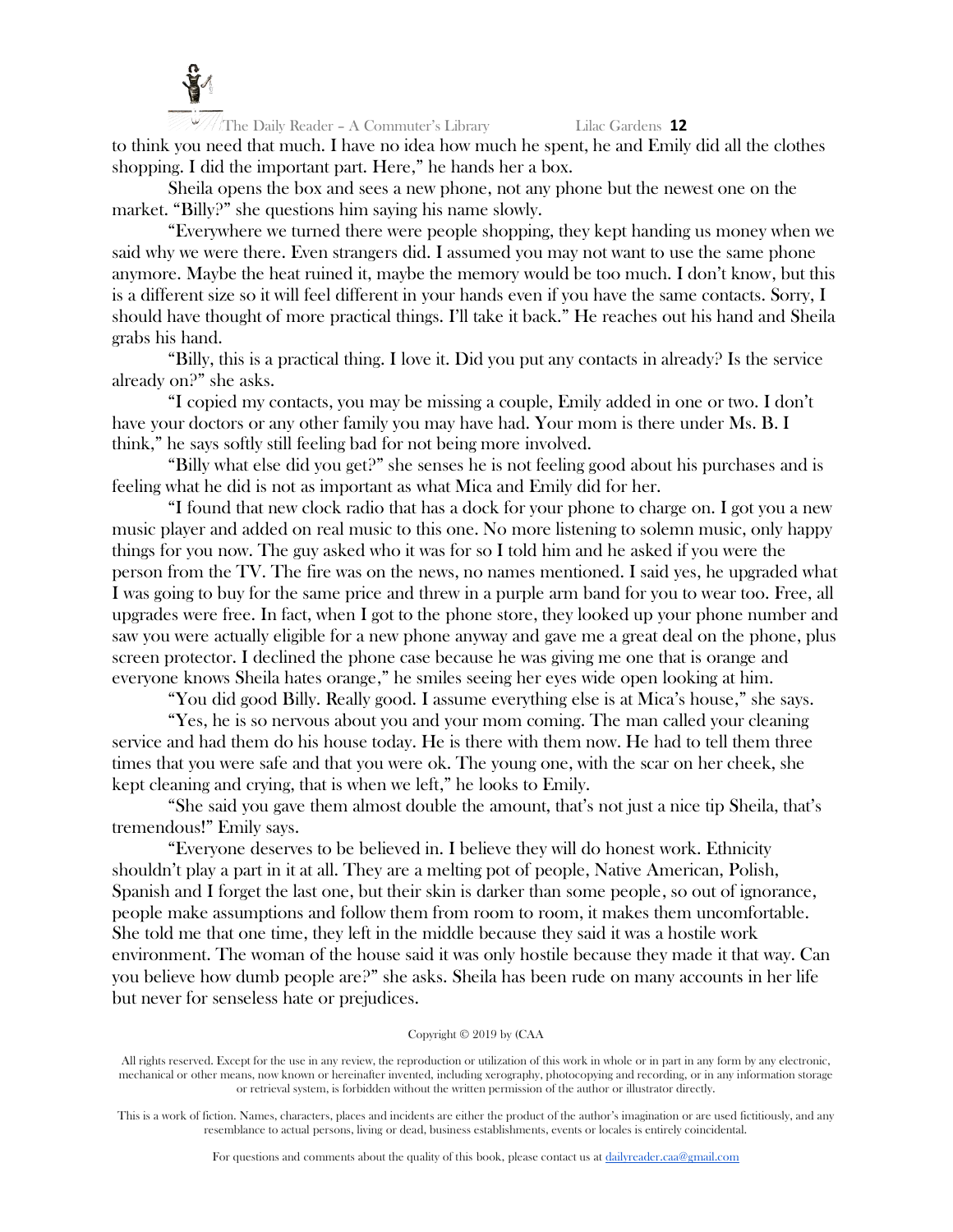

"Mica took us all out last night, me, my mom and sister, Emily and her parents. We went to the Italian place on Fifth Street. The meal was great as far as food goes, the company was rather quiet but we all needed each other. Emily's dad and Mica talked a bit but no one else did. Not awkward, simply silent. We ate birthday cake in your mom's honor. Now that was good." Billy smiles.

Sheila laughs, it's not as hard today as it was yesterday. "The doctor says he is discharging me as soon as my mom gets back. She had to run a couple of errands, her sister picked her up. You remember my Aunt Willa, right? She came in full of tears this morning. She doesn't do hospitals well. I'm happy she lives in a small apartment because no way could I live with her. We decided what to do with the land though." Sheila smiles to her friends.

 $\sim$   $\sim$   $\sim$ 

Living with Mica has been great, the first six months have flown by quickly, Sheila has graduated early from high school now and is working with her mom part time and going to school part time. Their grand opening will be in two weeks. Right before everyone's spring break.

Mica has helped with all the business aspects of their dream but Sheila and her mom have been the creative partners to make this happen.

Mica has given Sheila everything she needs to start over, a brand new wardrobe, probably more expensive than she would have spent herself, though, she will never tell him. She showers him with kisses each time she puts on a new outfit she loves.

Belinda and Mica are as close as any couple could possibly be, sans a marriage certificate. But that will soon be remedied. Mica and Sheila have planned out the day and time for the proposal. Turns out to be exactly six years to the day that Belinda started working with Mica. Six glorious years as Mica says.

"Sheila? You ok dear?" her mom asks.

"We did it, Mom. You and me, not only did we do it but we've knocked our idea out of the park. Lilac Gardens is our best dream ever. If Max ever gets out of jail and sees that not only did we not sell the property but we created an indoor/outdoor park out of the place? He will flip completely.

Look at everything Mom. We have the best outdoor equipment money can buy; the ground is covered with recycled rubber tires to help prevent injuries. The inside is the same. A three-story building that can be a playground all winter long or when there is rain. Each piece of equipment is aptly named another flower and painted the appropriate color too. You should be proud of what we've done," Sheila says to her mom.

"I should? And you shouldn't? Sheila, in the hospital you spelled out the whole thing. I only helped this come true for you. A place full of love and life; that is what you wanted. No sorrow here. We have the best security system around, there is no corridor or room that is not covered by secret cameras. We created a true safe haven for parents or grandparents to bring their kids. Our corner lot will always be full of life, no one will ever see the burnt patch. Not now, not ever. You did good Sheila. I couldn't be prouder and college? Who knew, huh?" she hugs her

#### Copyright © 2019 by (CAA

All rights reserved. Except for the use in any review, the reproduction or utilization of this work in whole or in part in any form by any electronic, mechanical or other means, now known or hereinafter invented, including xerography, photocopying and recording, or in any information storage or retrieval system, is forbidden without the written permission of the author or illustrator directly.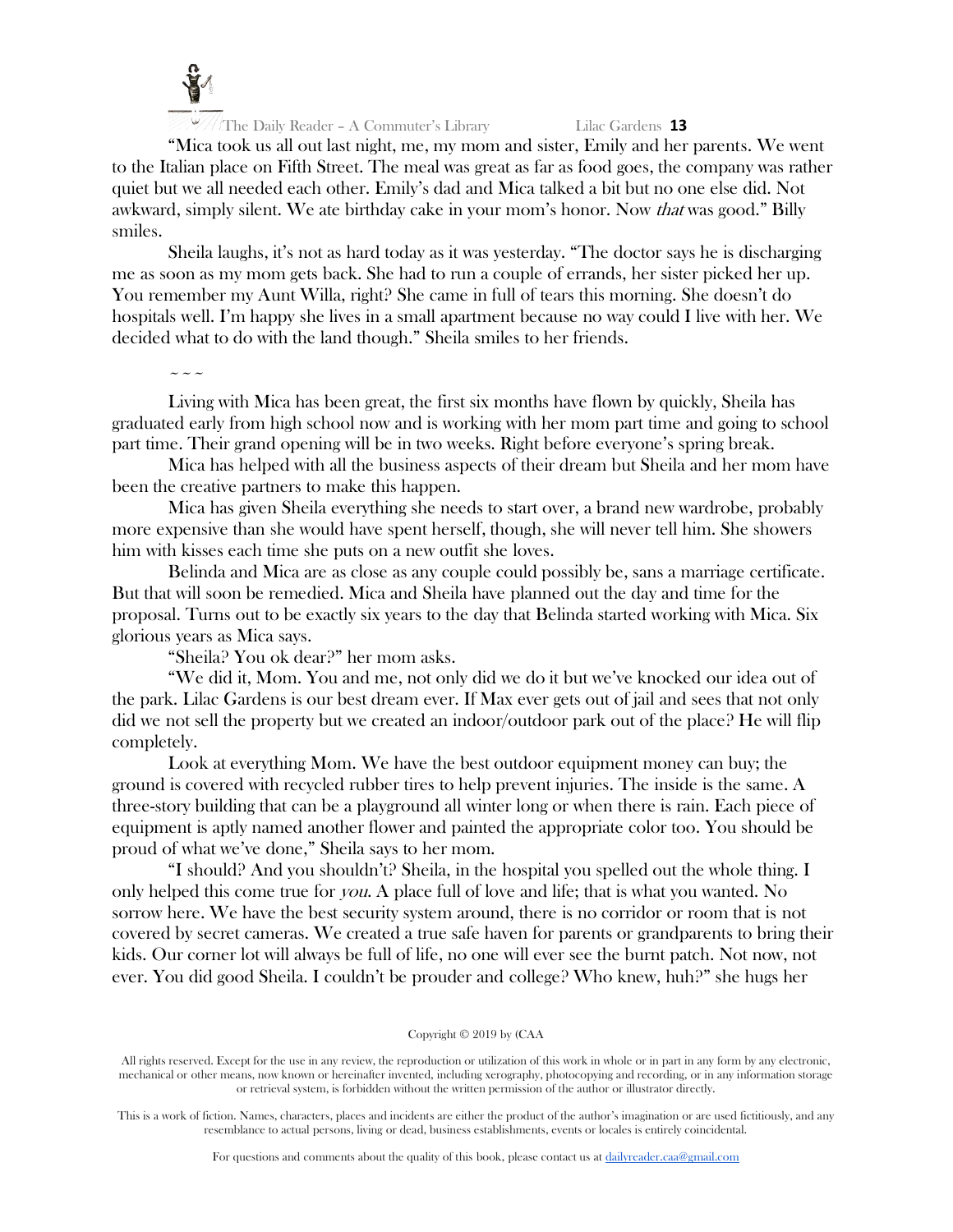

The Daily Reader – A Commuter's Library Lilac Gardens **14** daughter whom she never thought would ever get out of her angry funk and become the beautiful person she sees before her today. The person Belinda knew she had inside of her.

"Harry and Nick would have loved this place, don't you think?" she asks referring to her and Billy's brother.

"Yeah but he would hate that we used daffodil yellow, he hated yellow, do you remember that?" Belinda asks.

"He didn't hate yellow, he despised yellow." A voice from behind says. They turn to see the fire chief. Belinda gives him a hug.

"What are you doing here?" she asks.

"Final inspection. I brought my grandkids to test the place out. Ok gang, you ready? Go!" he tells them as they charge through the back door to the outdoor area, screaming and laughing all the way.

"Hey chief," Sheila says.

"How's my star pupil?" he asks.

Belinda looks from her old friend to her daughter with a questioning look on her face. He laughs, "Not at the station, no dear, I teach chemistry at her school. She is a sponge with the stuff, become my go to gal when another student needs help. You ever run into Archer?" he asks referring to the one who rescued her.

"Who?" Sheila asks.

"Archer, the firemen you met in the hospital, he goes to the same school you do," he says. "No, I haven't. Guess he isn't taking sciences," she smiles.

Only the chief knows that he is, which means he is avoiding her. The chief decides he will talk to him at the station about this. "He never mentioned his major," he says.

"Looks like the kids are having a great time. What a fantastic idea, putting a playground in the middle of a semi-suburban community. There is no shortage of kids around here and certainly a shortage of parks. Bad planning on the city's part. The nearest one to this area is one you have to drive to and then pay for parking. You guys did this right. You're asking for donations as they come in like they do at museums and patrons really like that; give what you can, when you can. If they want to have the park continue to be free, people will donate. You may even get some corporations to sponsor the place, let them, it's good for everyone. Genius, simply genius. Besides, you upped the value of all the homes around here so who is going to argue with you?" He smiles and gives Belinda another hug. It's been a long time since he has seen her this happy.

"I hope it doesn't get too crowded on opening day," Sheila says. "We don't want to push people away. We did say the place is only free to locals, people have to show ID that proves they live around here. We investigated and saw that other parks do that. There is a charge for outsiders. Not much, but we were hoping to keep this for the local kids. The Bercham's cut their tree down, did you see that?" she asks the chief. Sheila finds that she tends to ramble on these days, especially when talking about Lilac Gardens.

"I saw, they couldn't bear to see the place Max hid in. I don't blame them. He came down for one of your permits and said he needs a permit as well to take a tree down and drive it up someone's ass." The whole place laughed until we saw he wasn't joking or laughing. He meant

### Copyright © 2019 by (CAA

All rights reserved. Except for the use in any review, the reproduction or utilization of this work in whole or in part in any form by any electronic, mechanical or other means, now known or hereinafter invented, including xerography, photocopying and recording, or in any information storage or retrieval system, is forbidden without the written permission of the author or illustrator directly.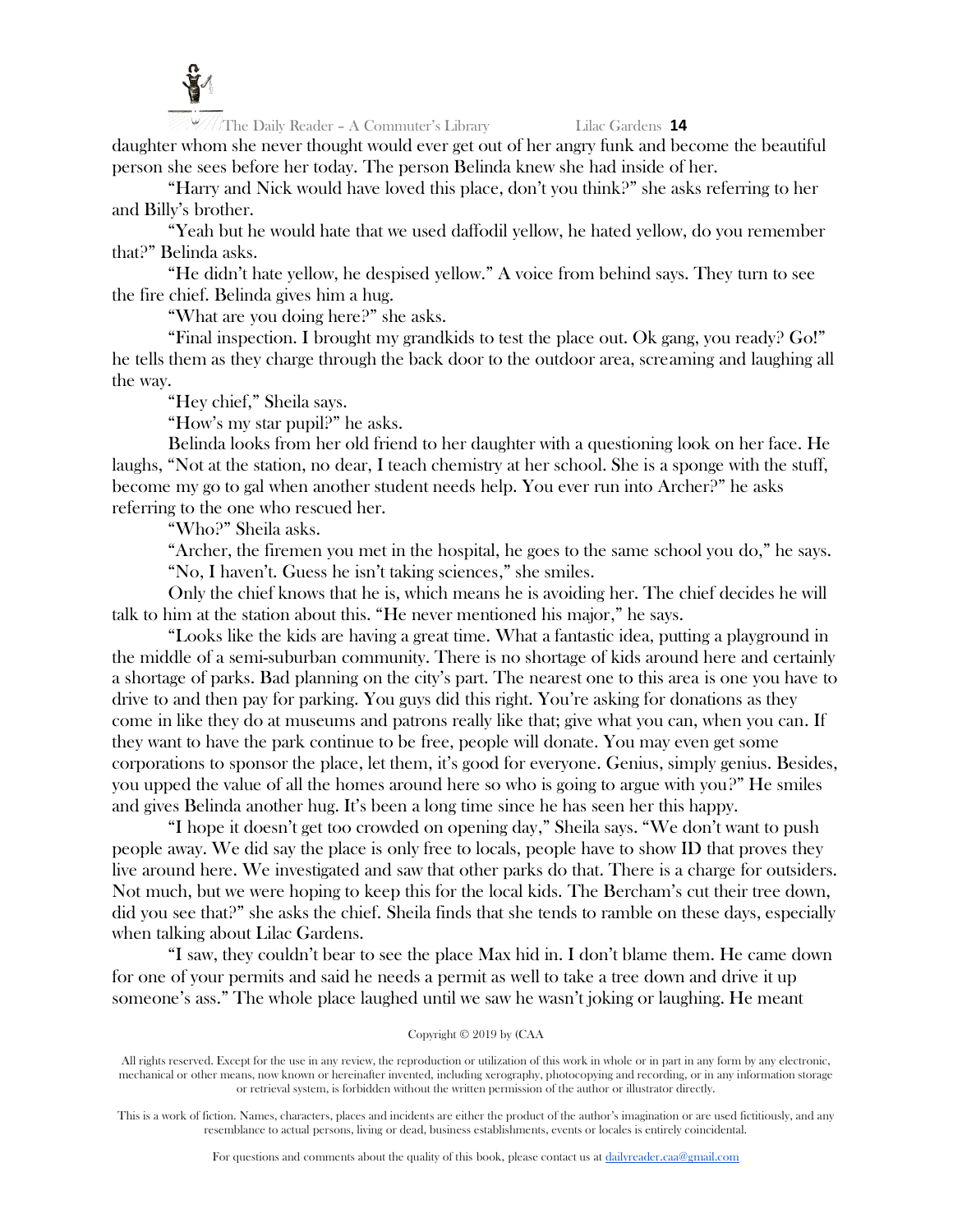

 $\sim$   $\sim$   $\sim$ 

The Daily Reader – A Commuter's Library Lilac Gardens **15**

those words. We gave him the permit even though the tree was perfectly healthy. I couldn't make him look at that every day. Look at those kids, they haven't stopped moving. You did good girls, you really did good," he says.

With the opening of Lilac Gardens tomorrow and the exams she has to take later today, Sheila is completely focused as she walks through campus but not focused on the world around her, she bangs right into something hard. As she looks up as to what she hit, she sees not a what but a who. "Fireman?" she asks.

"Yes, and you are?" he asks.

"Sheila, oh I'm sorry, I thought you'd recognize me, you saw me in the hospital after you pulled me out of my house. Guess you see a lot of faces. Sorry," she turns to walk away quickly embarrassing herself in front of the hottest guy on campus.

Archer takes two steps to catch up to her, he grabs her arm, "The back room girl?" he asks.

Sheila looks at him and nods, now embarrassed even more. "I'm sorry, your face looks different now. I've never forgotten you though," he says.

"My face is naturally this color, you saw me when my face was red from heat burn," she says.

"Actually, I didn't say that right. I remember your eyes, to be honest, they haunted me for a while. The look of fear you had as you looked over my shoulder; that is what I'll never forget. You don't look anything like that memory I'm happy to say," he smiles at her. "Where are you headed so focused?" he asks.

"Oh, I'm headed to McKenzie's review he is giving before the test today. You?" she asks

"I took his class last semester, he may confuse you with his review. He likes to throw in things he didn't cover. Want to study for his test with me? We can go over to the benches over there, the area is quiet around here this time of day," he smiles at her.

"Why would he do that?" she asks.

"He feels that if you're coming to the last minute review it's your only time of review which means you haven't put much effort into his class. I asked him flat out once and that was his answer. Egotistical prick, that's what he is. He thinks he is so smart and yet his class enrollment is the lowest of all of the biology professors. The only people who take his class are the ones who have to squeeze it in at an odd timeslot and he is the only one who gives class at that hour. Come, I did well in that class I can help you," he holds out his hand.

Sheila takes his hand and they walk over to the bench for her own, personal, last minute review. Archer walks her to the exam afterwards too, "Good luck." He calls to her after she walks away. Then he sits down on the bench outside Bio Hall to wait. He doesn't want to lose this chance to get to know this special girl. His chief has been hounding him to look for her, but he never saw her until today. Maybe he has in passing but he was looking for her eyes, the rest of her is gorgeous. He could never match up to someone like her. She is above his stature, he thinks to himself. He will wait anyway, at least today.

# Copyright © 2019 by (CAA

All rights reserved. Except for the use in any review, the reproduction or utilization of this work in whole or in part in any form by any electronic, mechanical or other means, now known or hereinafter invented, including xerography, photocopying and recording, or in any information storage or retrieval system, is forbidden without the written permission of the author or illustrator directly.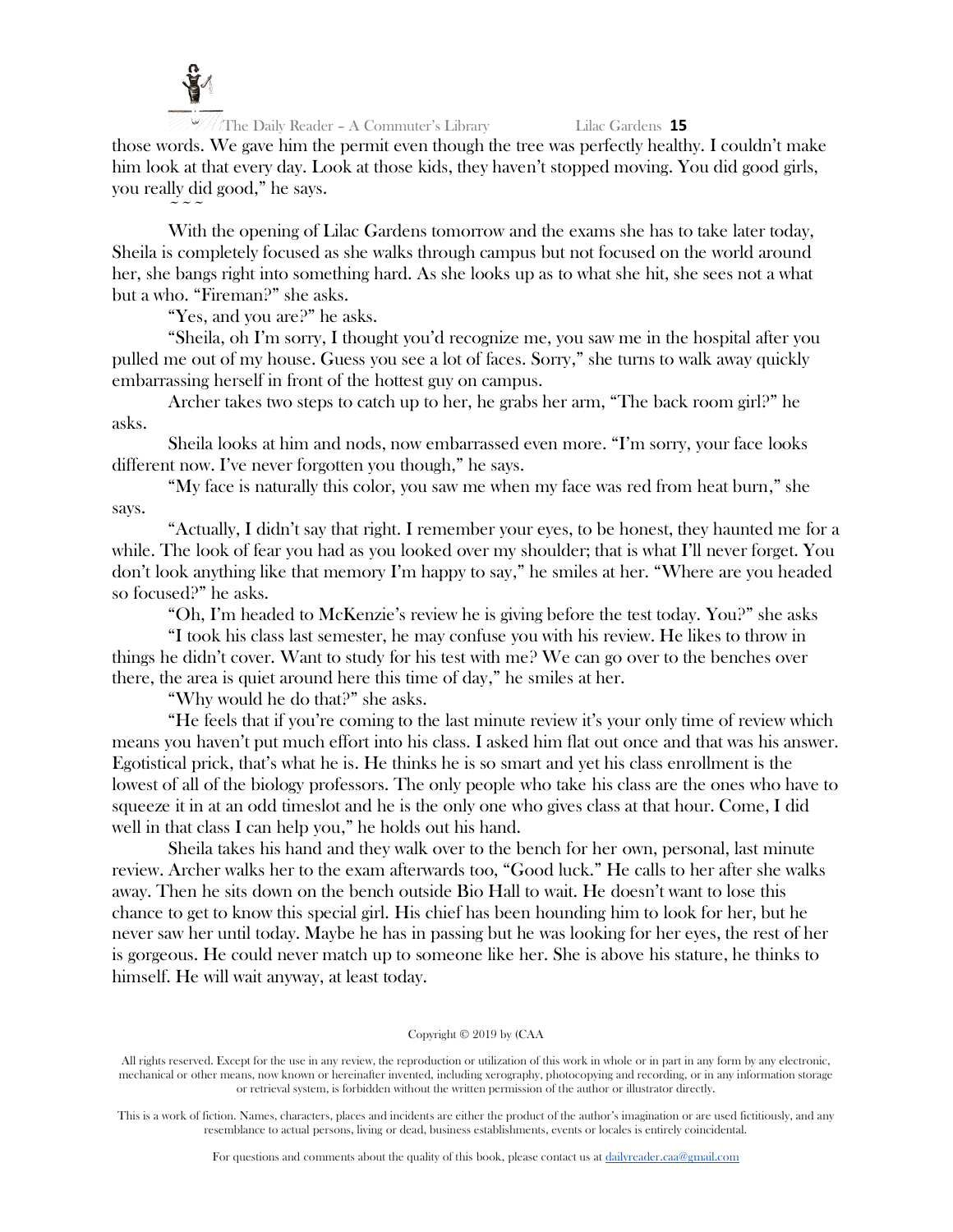

Waiting is killing him so he sends a message to the chief to tell him he finally found her. The chief fills him in on the grand opening of tomorrow and what they did to the lot where the house burned down. He wants to give him something to talk about.

"Thanks chief," he says to his phone.

"Why are you thanking your chief?" Sheila asks. "You didn't wait here for me, did you?" she asks nervously.

"If you're happy I did, the answer is yes, if you're creeped out by the answer, then this is a simple coincidence?" he responds.

"How does happy surprise sound? I'm glad I studied with you. You were right, he had the question about the last lab on the front page. Everyone was moaning about that one, everyone except me that is," she smiles. "Why are you taking his class? What is your major?" she asks.

"I'm considering pre-med not because I want to be a doctor but because I may want to go into medical research or I may go for my license in being a paramedic. I can get paid by both the fire department and the hospital and my days will always be different. I kind of like the sound of that," he says.

"Ok super hero. That sounds like a whole plan. I happen to like science, don't know what I want to do yet. So that makes you ten steps ahead of me. I also like math, so I'm leaning to engineering as well. I also like being creative and putting things together." She takes a breath and before she can say her next sentence Archer pipes in.

"You helped design Lilac Gardens I assume?" he asks, he watches as her eyes light up with pride.

"You've heard of us? Oh, I'm so excited you've heard about our place that means our advertising is working!!" she jumps on him and gives him a hug. Then she bounces off, "Sorry," she says.

"I'm not. What time is the grand opening?" he asks She looks at him for a moment, he knew about the place but doesn't know the opening time, did they forget to put that on the fliers? "Hey, don't think so hard, I'm a guy, I remember big things, not details," he smiles.

"Every detail has been on my head, it's a wonder I even remembered that I had this exam today," she says.

"Have you eaten since last week?" he asks smiling.

"Good question. Probably, we live with Mica now, he was there informing you guys who I was and where I was. He makes sure meals happen, at least at dinnertime. Breakfast is always a crapshoot but Mom and Mica seem to love preparing dinner together. For the first time in a long time I have a real family. Been nice. He is going to propose to my mom before the grand opening. She doesn't know this yet. I'm about bursting inside." Her voice bubbling over now.

"Tell me when that is, I'll make sure to be there on time," he says. "I'm a sucker for a good proposal," he grins.

"Well, you'd have to come about an hour before the ribbon cutting ceremony. He is going to ask inside the garden. But I happen to know someone who might let you in early if you want to be there," she smiles.

### Copyright © 2019 by (CAA

All rights reserved. Except for the use in any review, the reproduction or utilization of this work in whole or in part in any form by any electronic, mechanical or other means, now known or hereinafter invented, including xerography, photocopying and recording, or in any information storage or retrieval system, is forbidden without the written permission of the author or illustrator directly.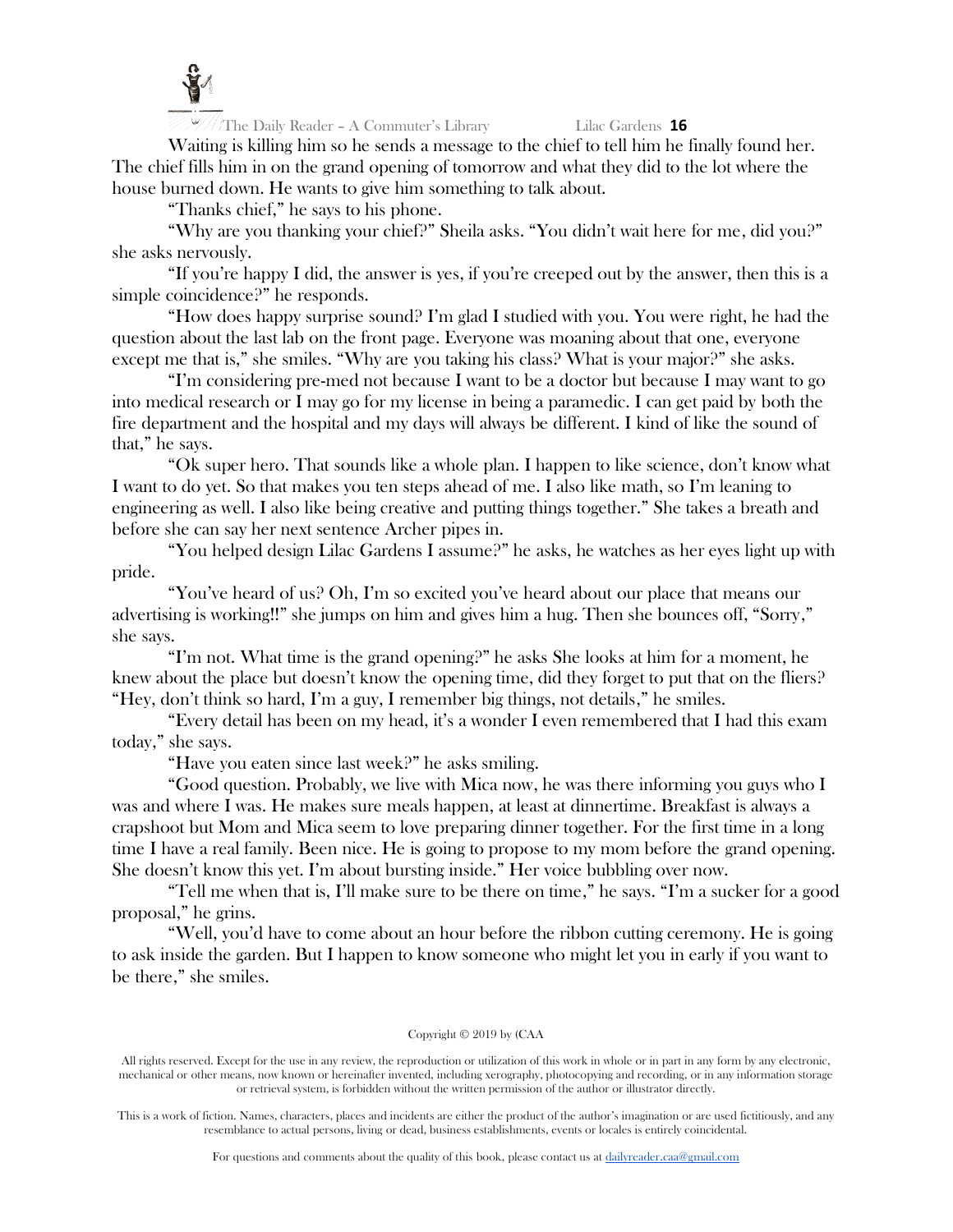

"That's a hard invitation to turn down. I'm assuming chief will be there with his grandkids, he told me he went already, cheated on the inspection." He smiles at her. Wow this is no girl, I'm standing in front of the most beautiful woman I've ever seen. Don't blow this Archer, he says to himself.

 $\sim$   $\sim$   $\sim$ "Opening dayyyyy!!" Sheila is running around the house screaming, the hour is early but she doesn't care. Archer is coming because she asked him to, no other reason, she can't believe this. She texted Emily right after their afternoon together. She snapped a picture of him, hopefully without him knowing. Emily told her she is jealous but she said the words with love. Besides, Emily is busy herself these days.

Since the fire, Emily and Billy have decided that they are more than friends and Sheila couldn't be happier. They started off slowly but recently things have been moving much faster. Billy, Emily and Sheila have all known each other since middle school. They have seen each other at their worst and at their best, been there for each other through all life had to give them.

"Sheila!" her mom calls to her as she dances around the living room, she turns to see her mom smiling and runs into her arms. "We did it, baby, you and me," she says as she holds her daughter.

"No, we did it, you, me and Mica and the chief, and the Berchams. Our idea, yes, but everyone pulled together. Even the contractors were excited to work on this with us. We are going to make everyone happy. Happiness is all around us. Every day. It's what we said we would do if I got out. And we've done exactly that. The world is next!!" Sheila screams.

Mica walks in laughing, "You girls should go shower and get ready. Belinda your outfit is on your bed, Sheila yours is hanging in your bathroom right now." He smiles at her.

Sheila goes running to see what he bought her now. Mica has been surprising her as a real father would do, every week almost, he has given her something he 'happen to see' he would tell her. Sheila turns into her bathroom and sees a beautiful lilac colored skirt with a blouse that has long angel-looking sleeves on it. She jumps into the shower eager to put the outfit on. Sheila spends some time readying herself for the day, when she is finished, she heads out to the living room and she sees Mica and her mom slow dancing. Sheila stops to watch, she takes a picture and sends it to her grandfather, he will appreciate seeing his daughter happy again.

Her uncle is bringing him by today but probably not until the end, the crowds make her grandfather nervous. She has seen him a few times since the fire and each time he hugs her and cries. Her uncle told her to call or text because seeing her is too hard for his father since he lost his wife to fire. She has obliged but it has been hard. She used to see him once a month or sometimes more.

She slips back to her room and stands and looks at herself in the mirror. She sees something she is not expecting to see, a box on her dresser. She walks slowly to her dresser and lifts the small jewelry box, Sheila opens the top and gasps. Her grandmother's ring? She has forgotten about this precious gift all this time. Mica had given her a simple ring with her grandmother's birthstone the day after the fire, in the hospital, but this looks identical to the real thing.

#### Copyright © 2019 by (CAA

All rights reserved. Except for the use in any review, the reproduction or utilization of this work in whole or in part in any form by any electronic, mechanical or other means, now known or hereinafter invented, including xerography, photocopying and recording, or in any information storage or retrieval system, is forbidden without the written permission of the author or illustrator directly.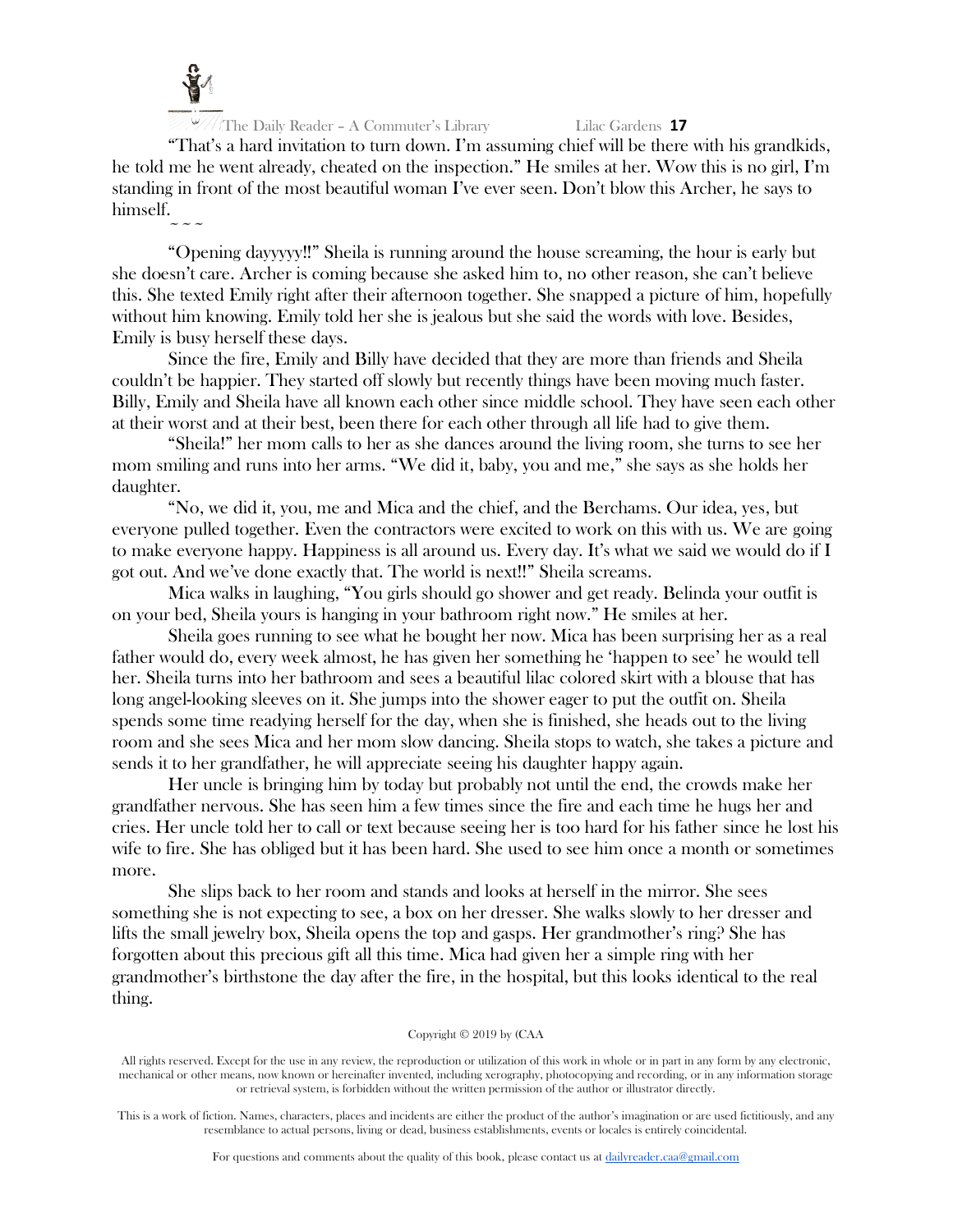

She slips it on her finger, the pointer finger on her left hand, it is where her grandmother wore it because her grandfather bought one too big for her ring finger and she would never insult him by having the ring resized. Sheila always thought the sentiment was the most beautiful thing she ever heard. She slides this one on, and it fits. Of course, Mica wouldn't give her anything less than perfect.

Walking out into the living room she sees her mom wearing a beautiful white dress with lilacs embroidered in all the right places. A willowy dress but not too full, her mom looks like the bride to be Mica wants her to be. Sheila finds a tear rolling down her cheek that she doesn't wipe away. Mica comes towards her, he is wearing a white suite with a lilac colored shirt to match his girls. "You found the ring, I assume," he says.

Sheila looks down at her hand. "How did you do that?" she asks.

"An old friend of mine, happens to know your mom longer than I have, he is a jeweler and knew where your grandparents got engaged, apparently everyone in this town knows that story. He contacted the original jeweler he thought designed the ring. The man is ten years older than your grandfather but when my jeweler friend told him what he wanted and why, well, it's taken him this long to recreate the perfect match. Worth every penny don't you think?" he says smiling

"Does Mom know?" she asks.

"Yes, she saw what I had beforehand and told me this was the best way to present it to you. The blouse is a bit too big for you, I'm sorry, usually you like things to fit closer to you," he says.

"No, this style is ok to have loose. I kind of like the room the looseness gives. If I lift my arms, I feel like I can float away with the wind. That's a nice thought sometimes. Everything you do for us is out of love Mica, I couldn't be happier than being part of your family. You've made this transition so easy," she says

"Your grandpa doesn't like me much. He thinks I've ruined his daughter living with her for so long. Your uncle set him straight though, I have his permission, finally. Yesterday," he smirks.

"Really? He made you sweat this long?" she laughs.

"Funny for you maybe." The two of them laugh all the way to the car. "Time to get this day rolling." He says as they drive over to The Lilac Gardens.

 $\sim$   $\sim$   $\sim$ Archer spends a good amount of time in the chief's office learning about Sheila. He wants to know everything he can before the big day tomorrow. Things like, should he be prepared for her to be in a good mood or scared, is she going to be filled with happy tears or sad?

"I can't tell you how she will feel son, you'll have to play that by ear."

"You don't understand sir, she asked me to come an hour before opening because Mica is going to propose tomorrow," he says concerned.

"He is? That son of a gun, the old man must have finally given him permission," he says more to himself than anyone else.

"What sir? I need permission from who?" Archer asks totally confused now. "I don't think you understand the gravity of the situation sir. I'm out of my league here. She is so much more than I deserve, I need to do things right just to even have a chance. Maybe she is only inviting me

### Copyright © 2019 by (CAA

All rights reserved. Except for the use in any review, the reproduction or utilization of this work in whole or in part in any form by any electronic, mechanical or other means, now known or hereinafter invented, including xerography, photocopying and recording, or in any information storage or retrieval system, is forbidden without the written permission of the author or illustrator directly.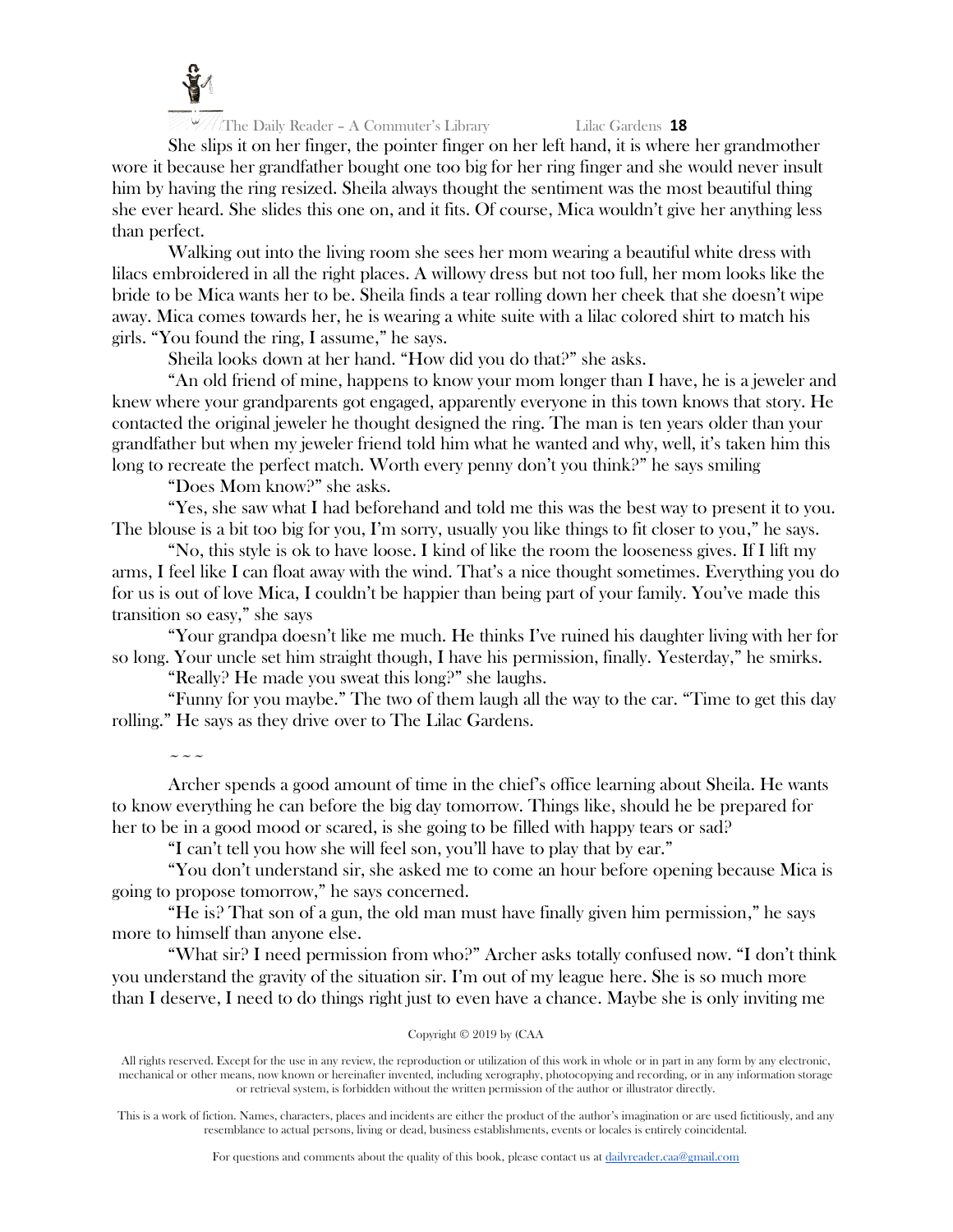

The Daily Reader – A Commuter's Library Lilac Gardens **19** because I was the one who pulled her out. She isn't asking me to be there then, she is asking a fireman." He says slumping back into his chair feeling defeated.

The chief watches and listens to what has happened in front of him. This boy is already head over heels in love with Sheila, well, he approves and he is pretty sure that Belinda will too. Mica may give him a hard time though. "First things first, I don't know why she is out of your league."

Archer explains to the chief that he is two years older than Sheila and has finally started college. He is definitely not the best looking guy around considering he has three scars on his face. He only has one brother who doesn't even talk to him anymore and Sheila loves family and is all about family. "I should bow out of tomorrow, that would be wise." He begins to stand up.

"Hold up soldier." The chief says in his chief voice. Archer turns to sit down. "Those scars on your face are from doing your job, we all have a few. My wife never left me because I had a few scars. You and Michaels are the only two left that are single in this department, people don't stay single around here, is my point. You were out with Kirby on that day. You know what he did in response to that crazy day? He went home and created another baby that is what he did. He told his wife one is not enough and ten may not be either but right now he will settle for more than one. God answered him with the twins they are expecting. You do know what you want. Your love and passion are here at the station. You love working at the hospital too, so go pursue the paramedic degree too. Sheila will never fault you for being and doing what you love. She only wants love in her life. We have a hard job, we all know that, it has its risks, you work it for as long as you want and you get out when there is no more passion. No one will fault you, not even Sheila. Sheila loves her family because of the size. She has lost a brother and knows the value of family and life. You have a lot to discuss with her, each day will bring a new conversation. Go tomorrow, if she asked, it means she wants you there. You Archer, not fireman Archer. I suggest you wear something with the color lilac though." He smiles at the young man before him. When Archer leaves, he calls Mica.

"Hey, how come Sheila gets to invite someone to the proposal and you didn't think to invite me?" he jokes.

Mica looks around the room, no one is listening. "I didn't know she did. Wow, that says a lot, doesn't it? Yes, I got permission if that is what you're calling about. About an hour ago. Tomorrow can't come soon enough." The two men laugh for a while before hanging up.

When they pull up to the Lilac Garden's parking lot, Sheila immediately sees Archer standing there leaning on his car, he is wearing a lilac colored shirt like Mica is. She puts her hand on her heart because whether or not he thought of that himself doesn't matter, he did this for her, and more importantly, he is here.

"Looks like we have company," Mica says.

 $\sim$   $\sim$   $\sim$ 

"Oh, sorry. I invited him yesterday after our afternoon's conversation on campus. Mad?" she looks at Mica then her mom then back at Mica because for him this is a big day.

#### Copyright © 2019 by (CAA

All rights reserved. Except for the use in any review, the reproduction or utilization of this work in whole or in part in any form by any electronic, mechanical or other means, now known or hereinafter invented, including xerography, photocopying and recording, or in any information storage or retrieval system, is forbidden without the written permission of the author or illustrator directly.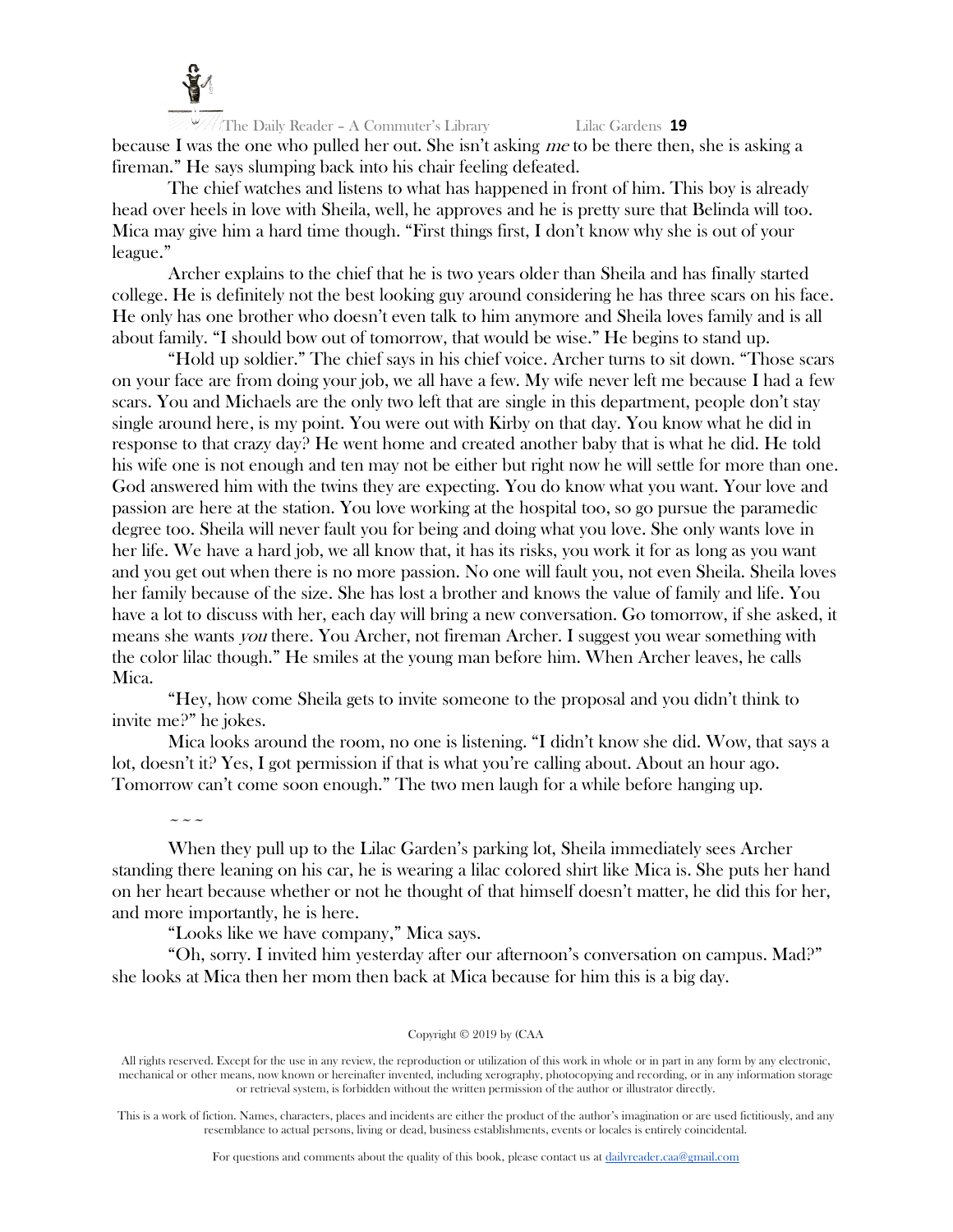

"We are thrilled honey. Go say hi and bring him in. We have a few things to do inside to get things ready," Belinda says.

Sheila doesn't need to be told twice, she jumps from the car and he stands up, almost at attention. She slows down. "Everything ok? Nice shirt." She says calmly even though her insides are bubbling over.

"You look fabulous. Like an angel floating on a purple cloud." He says before he realizes that his mouth said what his mind was thinking, she is standing in front of him.

"Come, we have things to prepare before we open. People will be arriving soon. Smart of you to park inside the lot. We are expecting the street to be full and we only put the minimum amount of spots here required by the town, and half of them are for the handicapped." She puts out her hand and he takes her hand happily in his. They walk inside together.

The bright colors are what first pull you in, then he realizes something, "What is scented here? I smell lilacs, don't I?" he asks.

"We have the scent blowing in the vent system but it is artificial because we don't want people to get sick who have real allergies. However, we also were careful to find a scent derived from real things so people aren't inhaling a bunch of chemicals. FDA approved and everything." She gives him a guided tour of each floor. How there are some activities that require adult supervision and some that require none. Each floor is a new color scheme based on the flowers they picked for that floor. The biggest attraction, he sees is the two-story slide. It will take the children down from one floor to the next with a swirl and land right in the middle of the main floor which has a grass-like surface to land as a floor. The slide itself looks like a stem of a flower and the ceiling above them is painted like the underside of a flower.

There is an indoor climbing area that will be opened to the outside climbing area today to allow the kids to go in and out as they please. They designed an app that everyone who comes in should download on their phones because they will be able to watch their child and follow them as long as they wear the special bracelets which connect parent and child. Every safety precaution has been built in. Chief helped out a lot and so did his friend at the police force. This is truly a safe community park. Some say the safety features were over the top but Belinda and Sheila wanted people to come here and be able to relax not worry. No more worry on this land. If someone doesn't want to use the app, they don't have to, but it is there to use.

"What is this room? I think it's my favorite," Archer says.

"This is the bud room. For toddlers to play. See the mini slide over there and the swinging ropes that are only two inches off the ground? This was Mica's idea. He says it's the new life we were talking about. Oh, hurry, almost time." She grabs his hand and runs through the building to the middle where Mica and Belinda are standing at the bottom of the big slide. The sunroof is shining down on them. Sheila takes a picture. You couldn't have planned for better moment.

From behind the slide out comes her grandfather, Sheila gasps and grabs hold of Archer's arm. He pats her hand with his other hand and then leaves it there for support.

From behind another large flower comes a voice, "Who here gives this woman away in holy matrimony?" Sheila looks over and sees the Chief there smiling as large as can be.

"I do," her grandfather says proudly.

### Copyright © 2019 by (CAA

All rights reserved. Except for the use in any review, the reproduction or utilization of this work in whole or in part in any form by any electronic, mechanical or other means, now known or hereinafter invented, including xerography, photocopying and recording, or in any information storage or retrieval system, is forbidden without the written permission of the author or illustrator directly.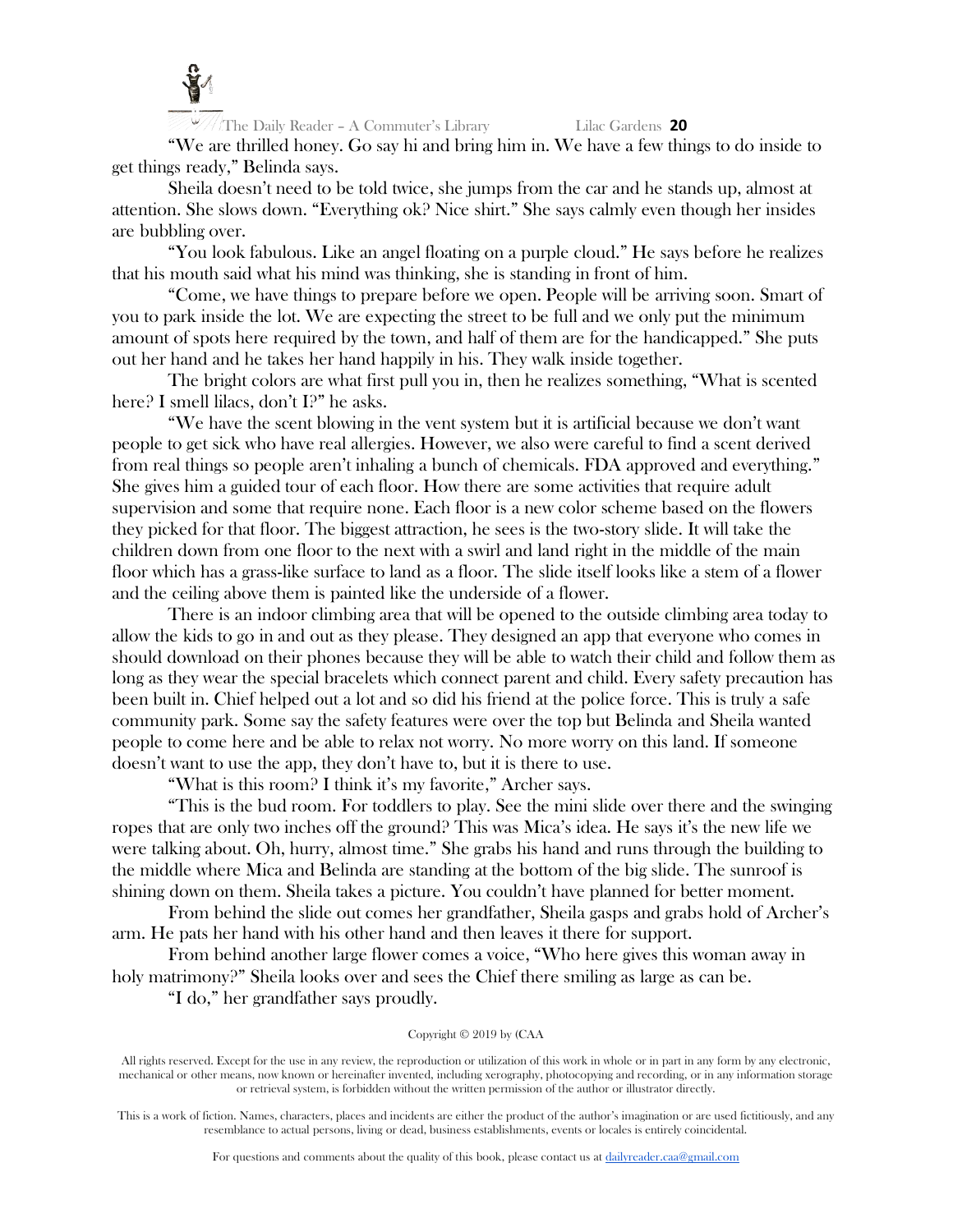

Belinda is looking around, and now she has her hand on her mouth as Mica slips a ring on her finger, the same finger her mom wore hers on, the left hand pointer finger. Sheila sees her grandfather walk over to them and hold on to her mother a little tighter. He appreciates the gesture that Mica is doing. Sheila wants to scream but she can't find her voice. Instead she snaps picture after picture along with captions as to who is doing what. When Belinda jumps into Mica's arms everyone begins to clap. And by everyone Sheila realizes that Mica had this all set up. Emily and Billy come out to greet them, with hugs and tears, Belinda's co-workers from Mica's office, the jeweler who Sheila now recognizes and many of their closer neighborhood friends. She keeps snapping pictures, tears running down her face.

Behind her Archer says, "Cute, but not original." Sheila should be incensed by what he said but then she realizes his arms are around her and he is pulling her back so that her back is against his chest, she can hear his heart beating as fast as hers is now. For that, she quickly forgives him. He is as nervous or excited as she is.

Belinda finally turns around to see her daughter and she smiles the largest smile Sheila has seen on her in all of her life. Love; that is what she wanted for both of them to find. Love and life and lots of it.

"Go" Archer whispers as he releases her. Sheila runs to her mother's arms.

"Grandpa has to leave now. Go say goodbye ok." Belinda asks.

"No, Uncle Raymond told me not to anymore," she says. Belinda nods and turns back to Mica and her guests. "I hate to ruin this moment with business but we have a party to set up people." Everyone laughs

The group gets busy with setting up all the last-minute things and making sure the tickets and bracelets are all ready for their guests. Sheila looks outside and gasps loudly this time, "Archer, look outside," she whispers because she doesn't have a voice for what she sees.

Everyone who has come by to be part of opening day has brought a flower, they are tying them to the fence all around the property, then getting in line. Happy tears run down her face and Archer is there again with his arms around her holding her tightly to him.

The inside of the building has become quiet, everyone is looking out a window and seeing what is going on, happy tears are shed all around. "Ok people, let's open these doors, man your station!" Belinda calls.

Belinda and Mica walk outside, Sheila follows them and she pulls Archer with her, she needs his strength. "Welcome to Lilac Gardens. We may take a moment or two to check everyone in properly, but remember, this is for your own safety. We hope to do this as smoothly as possible." Belinda says and with that, she uses a large scissors and cuts the lilac colored ribbon.

Before the first group of people are let in, a large green pick-up truck pulls in front of the building. Belinda recognizes the woman and man standing on top of the truck's bed. Max's sister and brother in law. Max's sister holds up a bull horn again and says, "This is the crap you made with my brother's money? Damn shame you know. Flowers wilt and die, especially in the heat." Emphasizing the words die and heat.

#### Copyright © 2019 by (CAA

All rights reserved. Except for the use in any review, the reproduction or utilization of this work in whole or in part in any form by any electronic, mechanical or other means, now known or hereinafter invented, including xerography, photocopying and recording, or in any information storage or retrieval system, is forbidden without the written permission of the author or illustrator directly.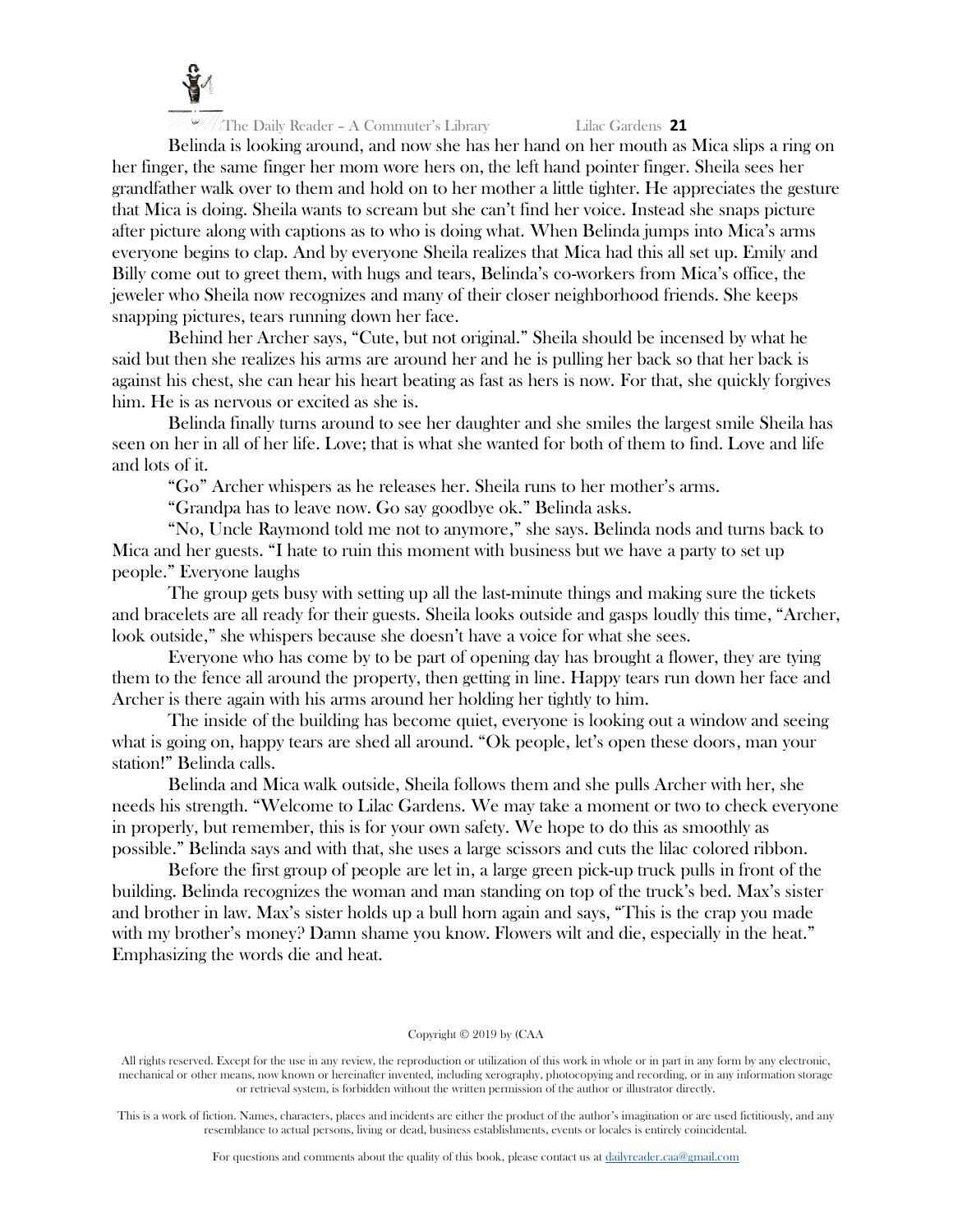

No one has a chance to respond to her because the crowd did that for them. People started pushing the truck and rocking it from side to side. Sheila sees it before the others and she screams, "GUN!!" Everyone stops and sees that Max's sister is aiming right at her.

"Shut up you delinquent, you were supposed to be in school!" the gun still pointing right at her. Archer steps in front of her and pushes her back behind him, Mica does the same to Belinda; then the crowd around them starts to do the same. Each person takes their children and puts them behind them but backs up towards the Lilac Garden's front door. There are now twenty people standing in front of Max's sister daring her to shoot. Then there are forty and then who knows how many. One by one the parents and children are slipping inside the building daring her to do anything to ruin the day. The chief, Emily and Billy are signing everyone in. Once inside they forget the ordeal outside and assume their roll of having fun today. They prove to these people that they will continue to live and love. Finally, the sirens and Max's sister has nowhere to go because while they were watching the people file into the park, they weren't watching the cars, people pulled up close to the truck so the truck has no place to go without ramming through them.

When the police take them away, the driver, the sister and her husband, then the cars move away and the drivers come inside to join their families.

Belinda, Mica, Sheila and Archer are still standing outside the door as the last of the drivers come in to join their families. No one is talking. Behind them a voice says, "Come, watch the magic inside, an amazing thing is going on inside here." They all turn to see the chief and they follow him inside. Sheila takes one look back at the truck that hasn't been towed yet. Archer stands in her way and lifts her chin to face him and not the outside. "The magic is inside." He points to her heart and she smiles and turns to go inside to see the activities.

All around them they see laughter and life. Fathers catching children at the end of slides, siblings helping siblings climb from the outside climbing tree to the inside, smiles are all around. They are most likely passed capacity right now but no one is complaining, not a single parent, not a single child. Not even the fire chief.

Something tugs at Sheila's skirt, she looks down and sees a small boy; she squats down to see him. "Hello," she says.

"Mommy says you made this," he says.

"Yes, I helped, do you like playing with flowers?" she says.

The boy flings his arms around her neck and kisses her all over her cheeks. "I have allergies, I can't play at the outside park with real flowers." With that, he runs back to his mother who smiles and waves. Sheila waves back.

The whole day continues like this. Every so often a hug or a kiss from a child. Sheila is humbled by each one. At one point the kids asked her to join them outside and she does, they play catch, she runs and chases them around. When they found out Archer is a real fireman, he takes many of them on his shoulder for a ride and teaches the older ones how to successfully climb the ropes.

As the sun begins to set, the lights around the garden come on to the sound of many oos and ahhs, the bright colored lights are there the whole night, not because the park will be open all night, but in case someone thinks it is, they will be seen. They are all pointed down into the park

#### Copyright © 2019 by (CAA

All rights reserved. Except for the use in any review, the reproduction or utilization of this work in whole or in part in any form by any electronic, mechanical or other means, now known or hereinafter invented, including xerography, photocopying and recording, or in any information storage or retrieval system, is forbidden without the written permission of the author or illustrator directly.

This is a work of fiction. Names, characters, places and incidents are either the product of the author's imagination or are used fictitiously, and any resemblance to actual persons, living or dead, business establishments, events or locales is entirely coincidental.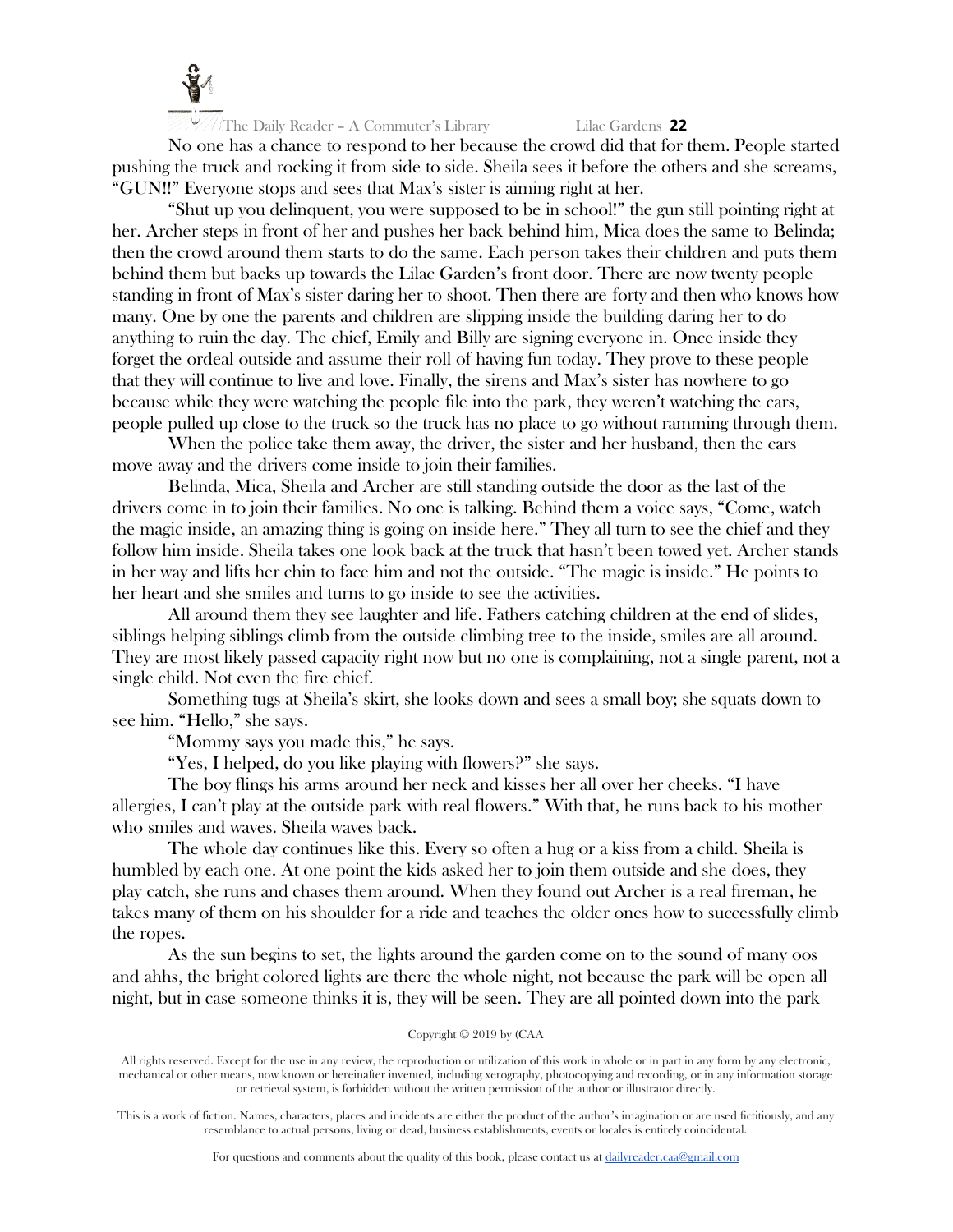

so it won't bother any of the neighbor's homes. The fence is high so no small child will be climbing in or out. The video cameras are wired directly to the police emergency line. But they decided precautions will be taken at all times despite that. The Berchams told them to put a monitor in their house so they can keep an eye on things after hours. Every immediate neighbor has ensured them that they will keep a watchful eye to make sure Lilac Gardens stays bright and always full of life.

"Ladies and gentlemen and children all around Lilac Gardens. Closing time is here. We hope you enjoyed your time here. Please take a brochure on your way out to get the official hours and a schedule of upcoming events." Belinda's message had been pre-recorded and for good reason, she certainly doesn't have much voice left tonight.

With the last patron gone, Emily and Billy walk up to Archer and Sheila. "Hell of a day to be introduced to everyone. Welcome." Billy puts out his hand. Sheila swallows a tear because for Billy, that is as good of an approval as she and Archer are going to get.

"The pleasure has been all mine. Next time I say we go eat dinner together at the all you can eat sundae place on Franklin Boulevard," Archer says.

"Now that's my kind of dinner. I'm in, Emily?" Billy smiles.

"Wherever you take me love, wherever you take me." She stands on her tip toes and kisses his cheek. They say goodbye to Ms. B and Mica and leave holding hands.

Mica and Belinda have closed up all over except for the front door. The four of them walk out. "Have her home before midnight even though spring break starts tomorrow," Mica says sternly to Archer, realizing that he came in his own car, and selfishly because he'd like some private time with his fiancé that he hasn't had since proposing.

Archer smiles and leads Sheila to his car. They drive in silence for about an hour, Sheila has no idea where he is taking her. He pulls off the road to a parking lot and pulls up to the edge of the parking lot near a line of other cars. Sheila looks at him suspiciously, is he expecting her to do something with him in this car?

Archer gets out of the car and opens her door, he gives her his hand and silently they walk along a path to an opening where the moon shines brilliantly through the trees every night, there are loveseat benches all around this clearing. Each one has an older couple sitting there holding hands.

He guides her over to the only one left with no one sitting there yet and wipes it off for her to sit down. She sits down and he sits next to her and puts his arm around her shoulders. "Take a deep breath," he says.

Sheila takes a deep breath and quickly looks at him. "Lilacs?"

"Yes, real ones my dear. Real lilacs with a real moonlight glow all around. A garden of peace after your day. I thought this would be the best place to take you," he whispers, "the couple to our left has been coming here for twenty years, imagine that, the one across from us, fifteen. Once a week, sometimes more."

Her eyes follow his conversation, her heart beats slower as she relaxes with all these people, Sheila curls up her legs to one side and leans into Archer, she puts one hand around his

#### Copyright © 2019 by (CAA

All rights reserved. Except for the use in any review, the reproduction or utilization of this work in whole or in part in any form by any electronic, mechanical or other means, now known or hereinafter invented, including xerography, photocopying and recording, or in any information storage or retrieval system, is forbidden without the written permission of the author or illustrator directly.